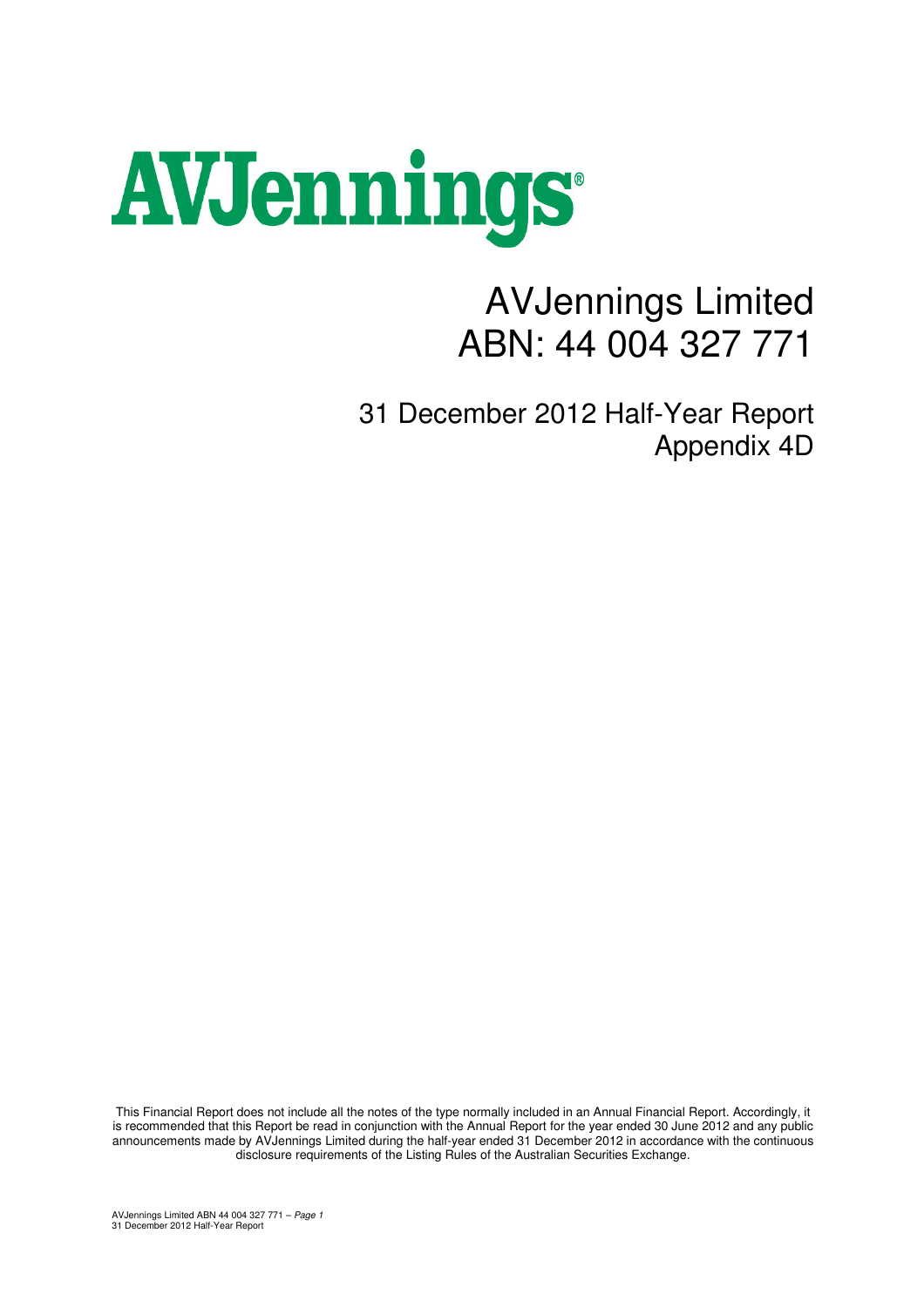# AVJennings

## Contents

|    | Page |
|----|------|
|    | 3    |
|    | 4    |
|    | 9    |
|    | 10   |
|    |      |
|    |      |
|    | - 13 |
|    |      |
| 2  |      |
| 3  |      |
| 4  |      |
| 5  |      |
| 6  | 17   |
| 7  |      |
| 8  |      |
| 9  |      |
| 10 |      |
| 11 |      |
| 12 |      |
| 13 |      |
| 14 |      |
| 15 |      |
|    |      |
|    |      |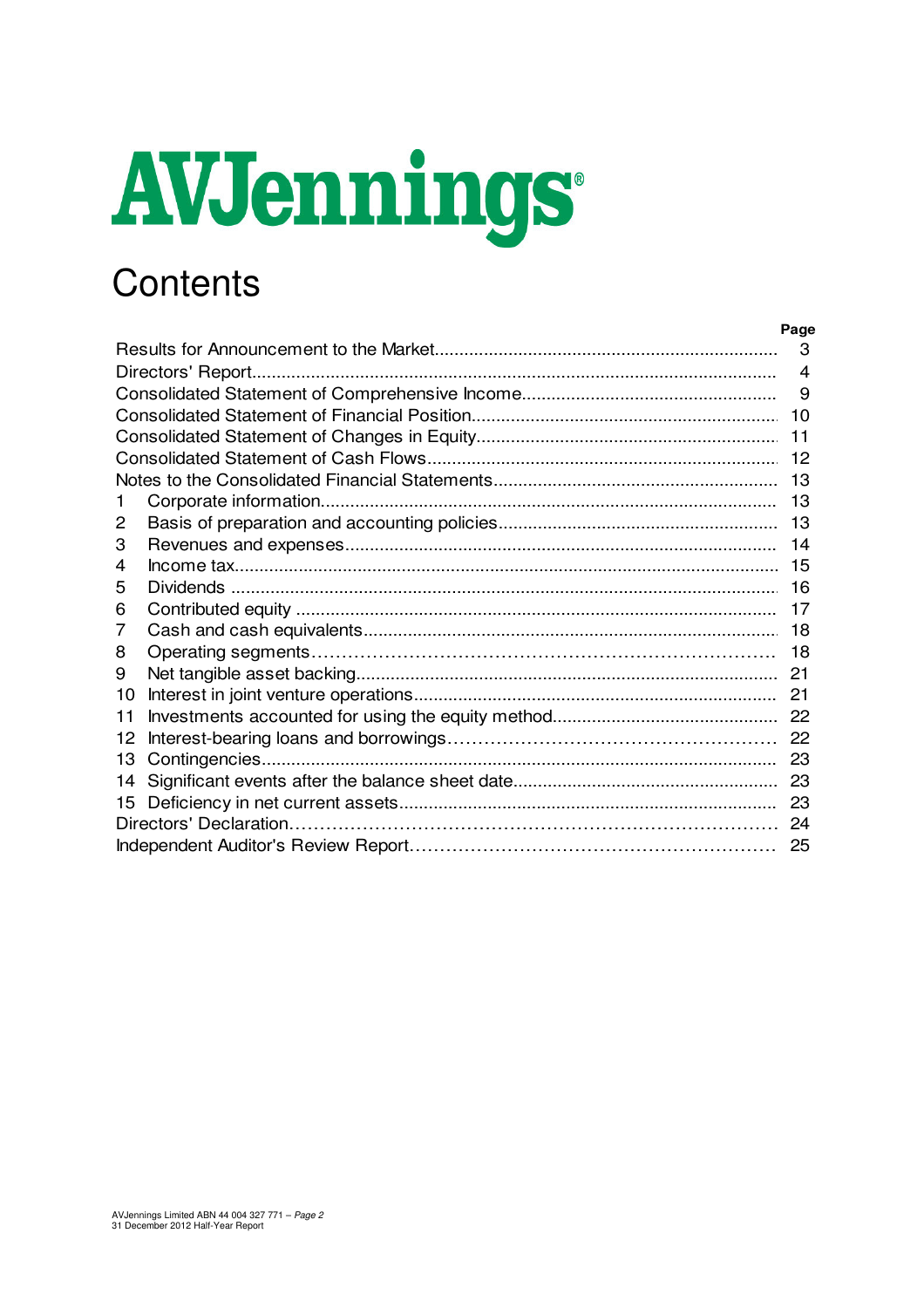

#### **Results for Announcement to the Market**

**Appendix 4D for the half-year ended 31 December 2012**

|                                                       | 6 months<br>31 December<br>2012<br>\$'000 | 6 months<br>31 December<br>2011<br>\$'000 | Increase/(Decrease)<br>\$'000             | %           |
|-------------------------------------------------------|-------------------------------------------|-------------------------------------------|-------------------------------------------|-------------|
| <b>Continuing operations</b>                          |                                           |                                           |                                           |             |
| Revenues                                              | 52,909                                    | 92,181                                    | (39, 272)                                 | $(42.6)\%$  |
| Profit/(loss) after tax from<br>continuing operations | (19, 138)                                 | 3,324                                     | (22, 462)                                 | $(675.8)\%$ |
| Net profit/(loss) attributable                        |                                           |                                           |                                           |             |
| to members                                            | (19, 138)                                 | 3,324                                     | (22, 462)                                 | $(675.8)\%$ |
| <b>Dividends</b>                                      |                                           | Cents per<br>security                     | Franked amount per<br>security at 30% tax |             |
| <b>Current period</b>                                 |                                           |                                           |                                           |             |
| Interim dividend                                      |                                           | <b>NIL</b>                                | <b>NIL</b>                                |             |
| <b>Total dividend</b>                                 |                                           | <b>NIL</b>                                | <b>NIL</b>                                |             |
| Previous corresponding period<br>Interim dividend     |                                           | 0.5                                       | 0.5                                       |             |
| <b>Total dividend</b>                                 |                                           | 0.5                                       | 0.5                                       |             |
|                                                       |                                           |                                           |                                           |             |

The Company's Dividend Re-Investment Plan remains suspended.

#### **Explanation of results**

The Review of Operations in the attached Directors' Report provides an explanation of the results.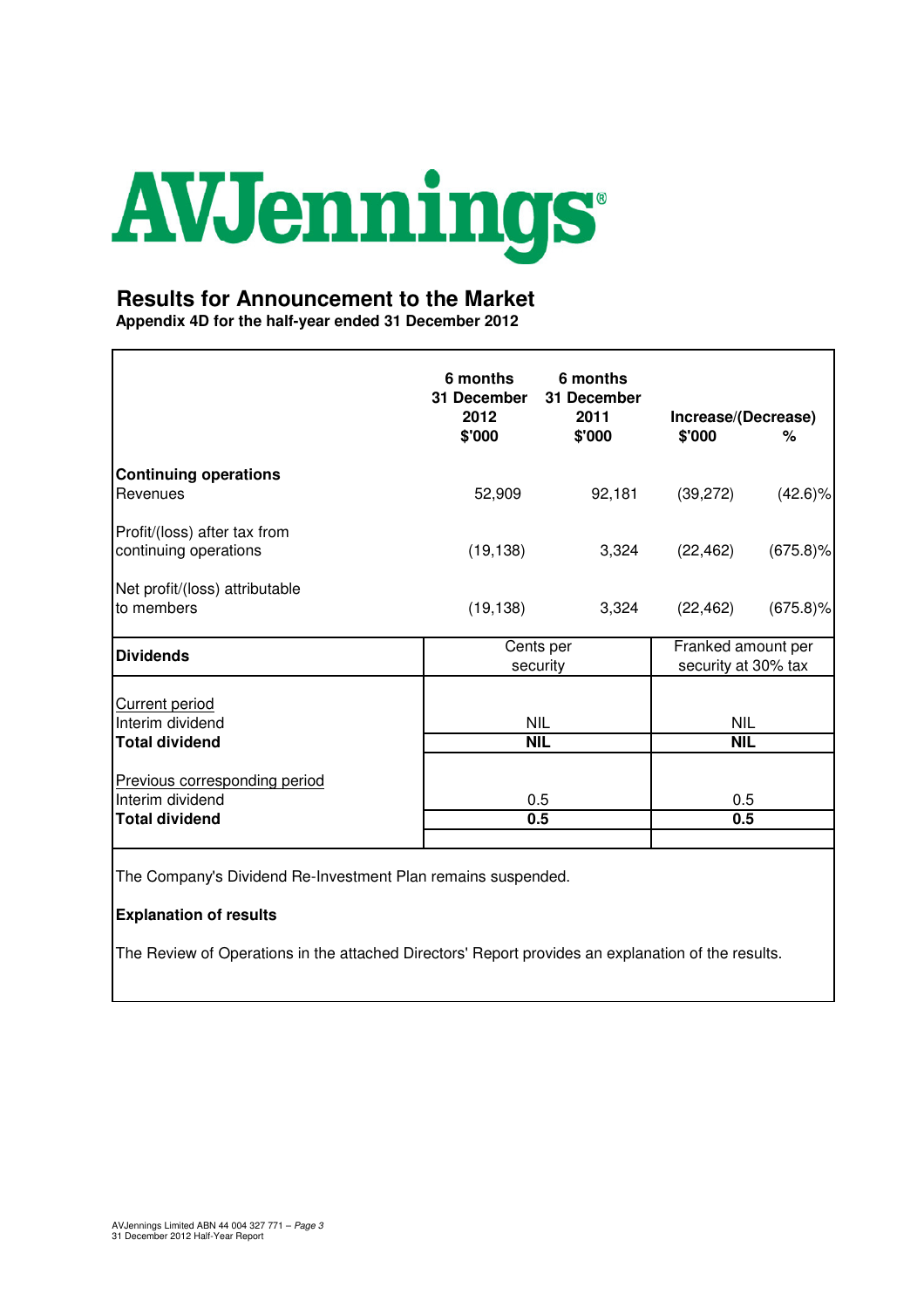For the half-year ended 31 December 2012

Your Directors present their Report on the Company and its controlled entities for the half-year ended 31 December 2012.

#### **DIRECTORS**

The names of the Company's Directors in office during the half year and until the date of this Report are as below. Directors were in office for the entire period unless otherwise stated.

S Cheong (Chairman) RJ Rowley (Deputy Chairman) PK Summers E Sam B Chin BG Hayman TP Lai

#### **REVIEW OF OPERATIONS**

#### **Financial Results**

The Company has recorded an after tax loss of \$19.1 million for the half year to 31 December 2012 (31 December 2011: \$3.3 million profit after tax). The result includes provisioning for loss on inventory of \$16.1 million after tax.

The provisioning was the result of a review of the carrying values of assets and represents a 5.3% reduction in the book value of inventory. Of the provisions raised, 79.3% relates to Queensland projects. As discussed below, the Queensland market has still not recovered to the extent previously expected by either the Company, its competitors or most industry forecasters. Additionally, one project in Victoria was impaired (\$2.2 million after tax) as the downturn in Victoria has required a more aggressive pricing structure for that project. The Company also impaired one of its New South Wales projects which has suffered from long term planning and government charges issues. Net assets were 90.1 cents per share (30 June 2012: 96.9 cents per share) after this impairment.

Revenue at \$52.9 million was down from \$92.2 million for the previous corresponding period. The decrease was due to reduced completed inventory and softer Victorian market conditions.

The Company is presently in discussions with its Club Lenders to renew its Club Facility and extend its expiry date from 30 September 2013 to 30 September 2015. Draft term sheets have been exchanged and the Company believes that the terms of the renewal should be finalised shortly. The fact that the facility has not been formally renewed as at the balance date requires the Club Facility debt to be treated as a current liability in the financial statements. The Company remains compliant with all lending covenants.

Net Debt at balance date on a proportionate consolidation basis was \$119.8 million (31 December2011: \$108.4 million). The increase in net debt is attributable mainly to increasing production, increased built form and settlement payments in respect of previous acquisitions. As discussed below, whilst increased production levels, including funds spent on housing construction on Company controlled land increased debt in the short term, it also de-risks the balance sheet in that the inventory being created is more saleable.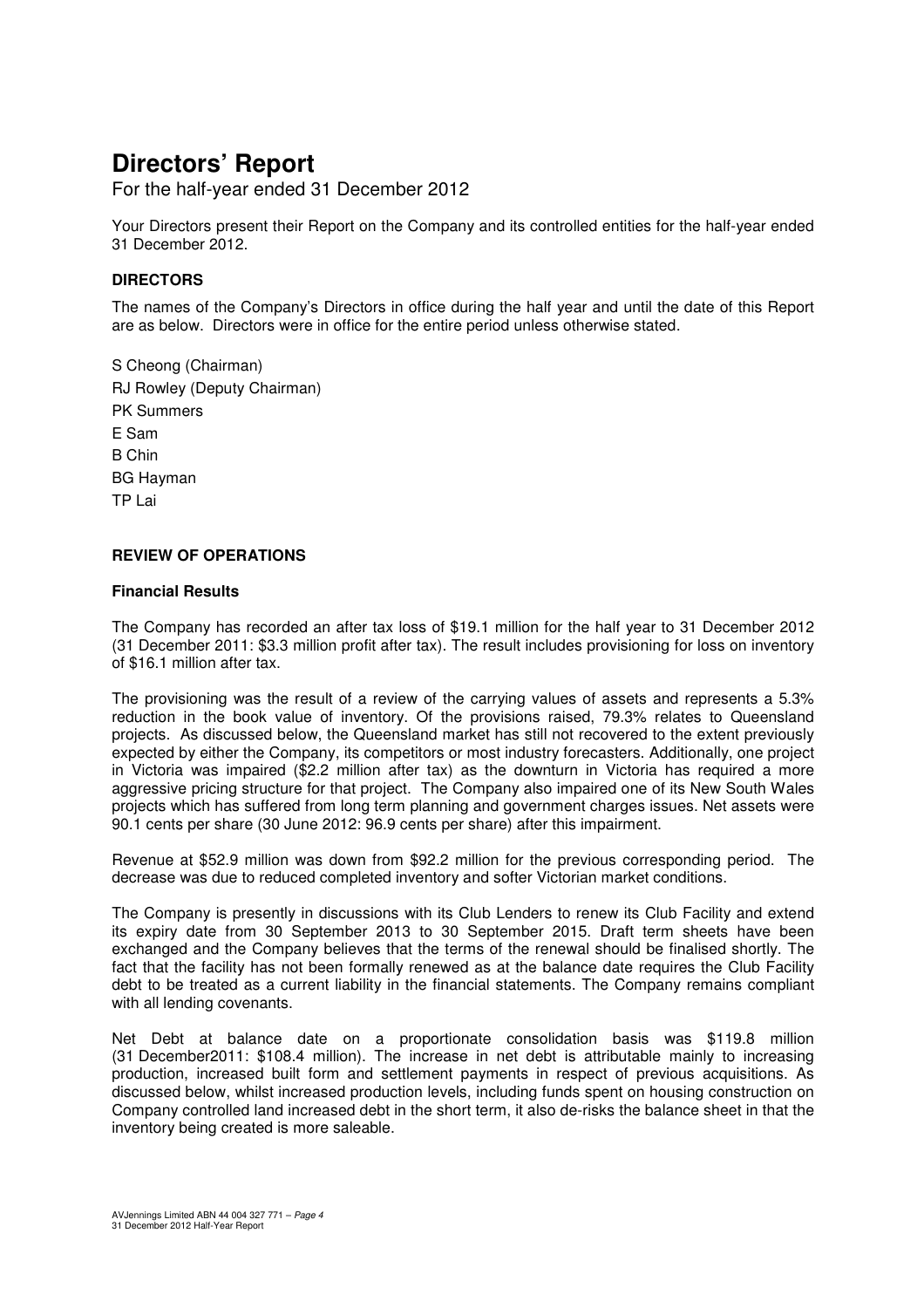For the half-year ended 31 December 2012

#### **REVIEW OF OPERATIONS (continued)**

#### **Business Overview**

Residential property development has many elements which have longer lead times than many other industries. Consequently, reported results can sometimes not be totally reflective of current or even recent market fundamentals or conditions.

Firstly, there is the gap between fundamental market conditions and consumers transacting. In most markets in which the Company operates, with the exception of Victoria, underlying fundamentals are strong, or at least stronger, than they have been in recent times. Affordability has generally improved, primarily as a result of negative or subdued price growth, lower interest rates and income growth remaining ahead of inflation. Additionally, supply has often not kept pace with underlying demand.

However, subdued market conditions have generally continued through calendar 2012. Residential property market conditions during the reporting period were adversely affected by weak consumer confidence which has subsisted for some time now. There are signs that some markets are starting to improve although this is taking time to translate into transactions.

Secondly, even when markets show signs of recovery, time is required to rebuild work in progress levels and achieve sales and settlements to recognise revenue.

As previously advised to the market, one of the Company's strategies to address the poor market conditions which continued through 2012 was to scale down development expenditure. Whilst this has allowed the Company to conserve cash it has meant that less inventory has been available in the market for sale. This has also significantly affected revenues for the half year. The table below illustrates the slowdown in WIP during 2012 and the increase towards the end of the current reporting period and shows the number of lots under development (work in progress) at certain dates:

667 at 30 June 2011; 572 at 31 December 2011; 318 at 30 June 2012; and 554 at 31 December 2012.

It will take time for new stock to be completed and sold before revenue increases, but the process is underway.

Additionally, market sentiment over the last year has shifted such that customers in most markets respond more favourably to completed housing than to land only sales. The Company has responded to this change by increasing housing construction on controlled land. Whilst this requires greater use of capital in the short term, it also reduces sales risk by facilitating turnover.

Thirdly, new projects take time to bring to site and become established. In late 2010 the Company expanded its land portfolio by some 3,000 lots. These projects have taken time either to get to revenue recognition stage or to achieve the type of maturity at which sales reach the types of volumes required to materially impact the business. Whilst some aspects of this have been slower than anticipated, and some outside of the Company's control, we are now significantly advanced in this process.

In relation to the main markets in which the Company operates, there have been mixed conditions. The main reduction in revenue for the period has occurred in Victoria. The Victorian market was overheated during 2010/11 and conditions have since softened considerably. Revenues declined by \$31.8 million for the reporting period from December 2011 figures, however, margins on Victorian projects remain acceptable and sales performance over the December 2012 and January 2013 period improved and indicate that market conditions in Victoria appear to have stabilised.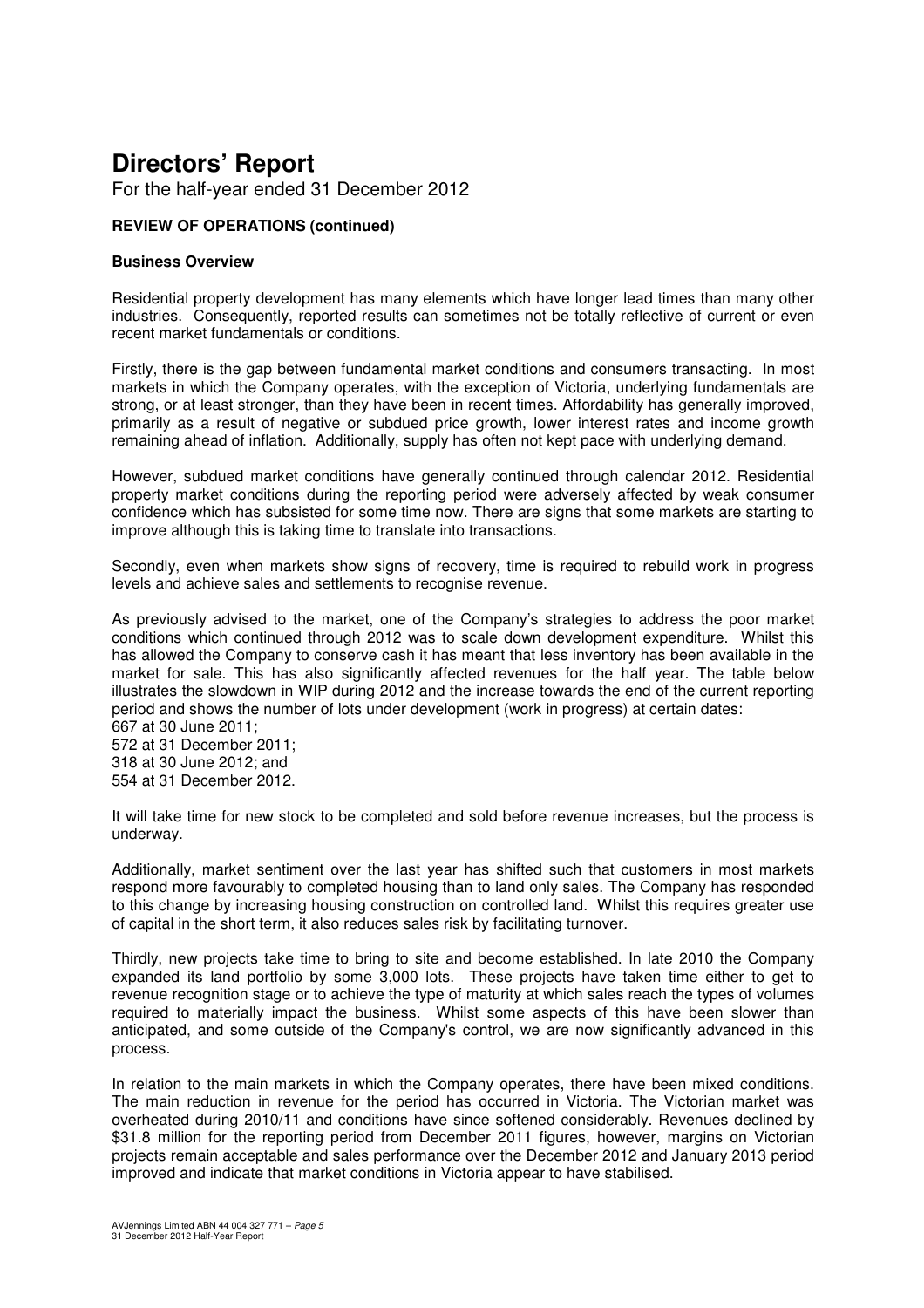For the half-year ended 31 December 2012

#### **REVIEW OF OPERATIONS (continued)**

The NSW market continues to show signs of improvement with increased enquiry levels at most projects. This is a significant improvement on very poor conditions which prevailed in NSW for nearly a decade. The Company's operations in that State have been impacted by delays out of the Company's control to its new project at Cobbitty. A combination of delays being overcome as well as improving market conditions should see better outcomes from our New South Wales operations.

Until relatively recently Queensland prices, particularly in the lower and middle segments, were high by historical levels compared to Sydney and Melbourne. This is no longer the case and the Queensland markets in which the Company operates are now priced at, or even below, historical levels and overall fundamentals are quite strong.

Unfortunately, Queensland has suffered in recent times from many issues such as the effects of floods, lower population growth, the impact on tourism from the high Australian dollar and recent softening in the mining sector. This has impacted on consumer confidence, probably to an even greater extent than many other areas in Australia.

Most industry forecasters remain of the view that the Queensland markets will see a recovery, however, current sales performance remains soft and land only sales are harder to achieve. As a consequence, the largest proportion of our inventory write-down relates to Queensland.

In South Australia the market remains stable but with low sales volume. However, the development status of the Company's two main projects in South Australia should see improved performance in the short term. The St Clair project is now entering a significant stage of maturity and sales activity is increasing accordingly. The Eyre (Penfield) project is just underway with the first stage including a substantial display village comprising 8 contract builders and 20 display homes.

The Company's joint venture with Hobsonville Land Company in Auckland, New Zealand, has shown significant signs of improved performance. Again, there is a lag between underlying business activity and revenue recognition but we are confident that significantly improved results will flow from the project in the short to medium term. The project is outstanding both in its own right and as an example of what can be achieved in partnership with government.

There continued to be a focus on overheads and cost control during the period. However, this has not been to the detriment to aspects of the business that are critical to its future success, such as product and design innovation.

Total lots under control was 10,581 at balance date. Although the Company has not been acquiring land in recent times, the acquisitions in late 2010 have the Company adequately positioned for the medium term. Additionally, as older inventory is sold, the newer acquisitions form an increasingly higher percentage of total inventories than previously.

#### **Outlook**

Market fundamentals remain positive, with improvements in affordability, low (and possibly further reductions in) interest rates, underlying housing shortages in some markets notably NSW and Auckland NZ, relatively high population growth and relatively stable economic conditions expected to continue.

Consumer confidence remains the key issue and until there is a positive change, market conditions will continue to remain challenging. However, there are tentative signs that provide some optimism that this change is underway.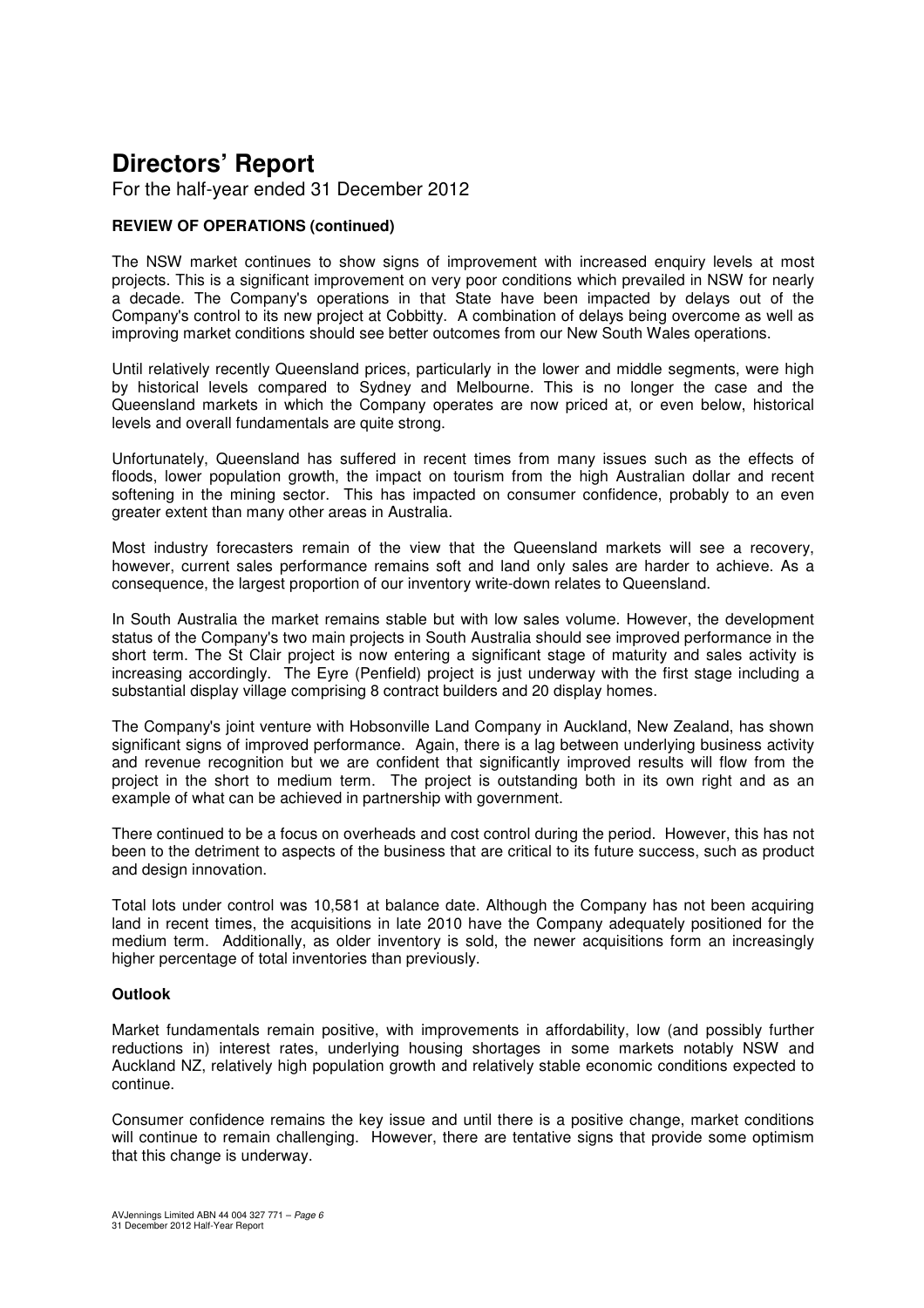For the half-year ended 31 December 2012

#### **DIVIDENDS**

No dividend has been proposed, paid, or is payable in relation to the half-year ended 31 December 2012 (2011 corresponding period: 0.5 cents).

#### **COMPARATIVE FIGURES**

To enable meaningful comparison, some comparatives have been reclassified to conform with the current year's presentation.

#### **SIGNIFICANT CHANGES IN THE STATE OF AFFAIRS**

The Consolidated Entity is presently in discussions with its Club Lenders to extend its Club Facility expiry date from 30 September 2013 to 30 September 2015. Draft term sheets have been exchanged and it is believed that the terms of the extension should be finalised shortly. The fact that the facility has not been formally extended as at the balance date requires the Club Facility debt to be treated as a current liability in the financial statements. The Consolidated Entity remains compliant with all lending covenants.

#### **SIGNIFICANT EVENTS AFTER THE BALANCE SHEET DATE**

No matter or circumstance has arisen since 31 December 2012 that has significantly affected, or may significantly affect:

- a) the Consolidated Entity's operations in future financial years; or
- b) the results of those operations in future financial years; or
- c) the Consolidated Entity's state of affairs in future financial years.

#### **ROUNDING OF AMOUNTS**

The amounts contained in this Report and in the Financial Statements have been rounded to the nearest \$1,000 (where rounding is permitted) under the option available to the company under the Australian Securities and Investments Commission (ASIC) Class Order 98/100.The Company is an entity to which the Class Order applies.

#### **AUDITORS INDEPENDENCE DECALRATION**

We have obtained the following independence declaration from our auditors, Ernst & Young. It is set out on page 8.

The Report is made in accordance with a resolution of the Directors.

Peter Summers **Director** 27 February 2013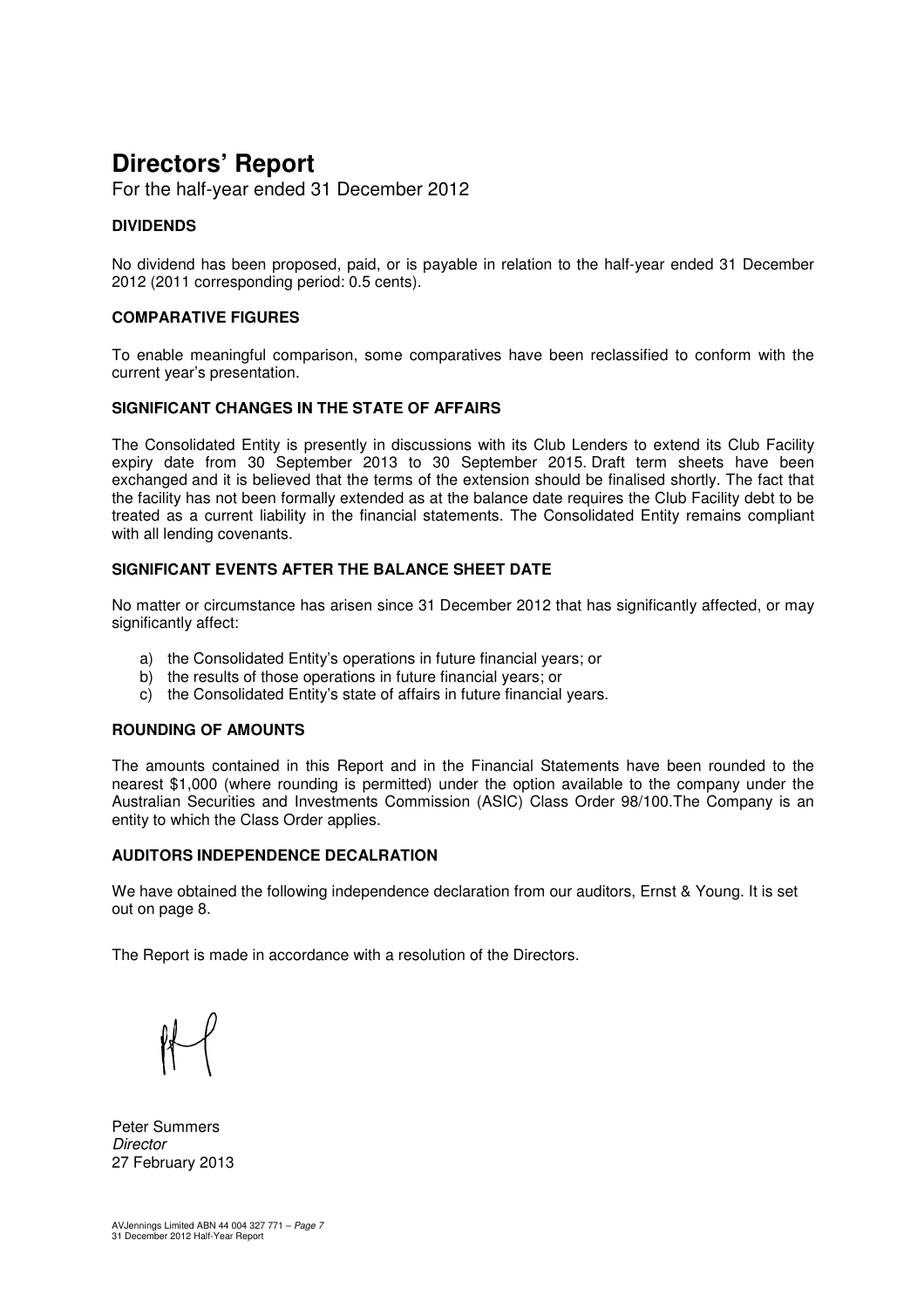

Ernst & Young Centre 680 George Street Sydney NSW 2000 Australia GPO Box 2646 Sydney NSW 2001

Tel: +61 2 9248 5555 Fax: +61 2 9248 5959 www.ey.com/au

### **Auditor's Independence Declaration to the Directors of AVJennings Limited**

In relation to our review of the financial report of AVJennings Limited for the half-year ended 31 December 2012, to the best of my knowledge and belief, there have been no contraventions of the auditor independence requirements of the *Corporations Act 2001* or any applicable code of professional conduct.

Einst a lang

Ernst & Young

Mak Conoy

Mark Conroy Partner 27 February 2013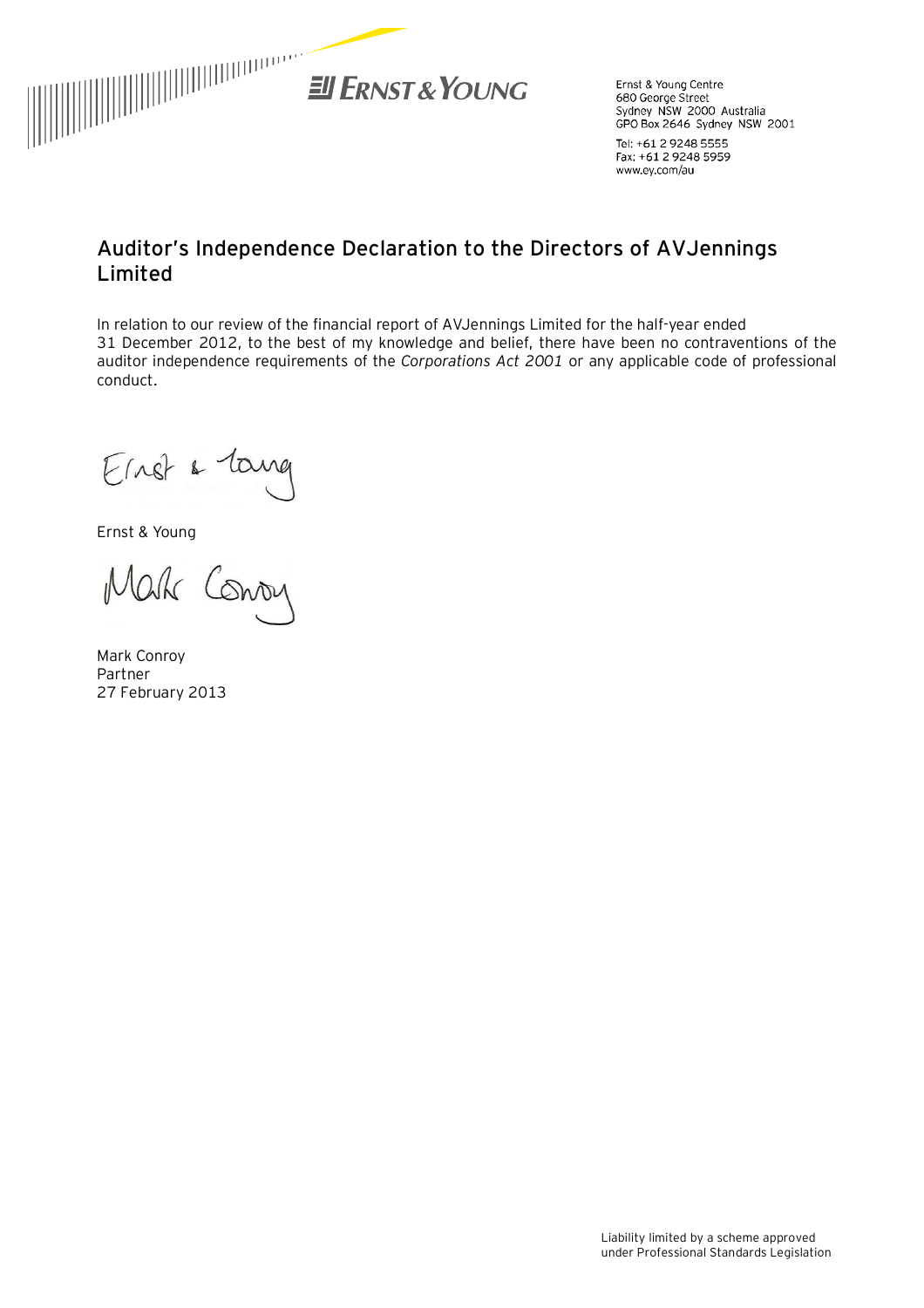## **Consolidated Statement of Comprehensive Income**

For the half-year ended 31 December 2012

|                                                                                            | <b>Note</b> | 6 months<br>31 December<br>2012<br>\$'000 | 6 months<br>31 December<br>2011<br>\$'000 |
|--------------------------------------------------------------------------------------------|-------------|-------------------------------------------|-------------------------------------------|
|                                                                                            |             |                                           |                                           |
| <b>Continuing operations</b>                                                               |             |                                           |                                           |
| Revenues                                                                                   | 3           | 52,909                                    | 92,181                                    |
| Share of profits of associates and joint ventures<br>accounted for using the equity method | 11          | 413                                       | 5,403                                     |
| Cost of property developments sold                                                         |             | (41,400)                                  | (74, 321)                                 |
| Provision for loss on inventories                                                          | 3           | (22,964)                                  |                                           |
| Other operational expenses                                                                 |             | (2,304)                                   |                                           |
| Advertising expenses                                                                       |             | (1,510)                                   | (2,903)<br>(1,661)                        |
| Display costs                                                                              |             | (510)                                     | (508)                                     |
|                                                                                            |             | (8,524)                                   | (9,979)                                   |
| Employee expenses<br>Depreciation and amortisation expense                                 |             | (192)                                     | (174)                                     |
| Finance costs                                                                              | 3           | (205)                                     | (263)                                     |
| Fair value gain/(loss) on interest rate derivatives                                        |             | 107                                       | (167)                                     |
| Other expenses                                                                             |             | (4, 105)                                  | (4,816)                                   |
|                                                                                            |             |                                           |                                           |
| (Loss)/profit from continuing operations before income tax                                 |             | (28, 285)                                 | 2,792                                     |
| Income tax credit                                                                          | 4           | 9,147                                     | 532                                       |
| (Loss)/profit from continuing operations after income tax                                  |             | (19, 138)                                 | 3,324                                     |
| Net (loss)/profit for the period                                                           |             | (19, 138)                                 | 3,324                                     |
| Other comprehensive income/(loss)                                                          |             |                                           |                                           |
| Foreign currency translation (recyclable through profit and loss)                          |             | 16                                        | (91)                                      |
|                                                                                            |             |                                           |                                           |
| Other comprehensive income/(loss) for the period net of tax                                |             | 16                                        | (91)                                      |
| Total comprehensive income/(loss) for the period                                           |             | (19, 122)                                 | 3,233                                     |
|                                                                                            |             |                                           |                                           |
| Earnings per share for (loss)/profit from continuing operations                            |             | Cents                                     | <b>Cents</b>                              |
| attributable to ordinary equity holders of the parent:                                     |             |                                           |                                           |
| Basic earnings per share                                                                   |             | (7.06)                                    | 1.22                                      |
| Diluted earnings per share                                                                 |             | (7.12)                                    | 1.00                                      |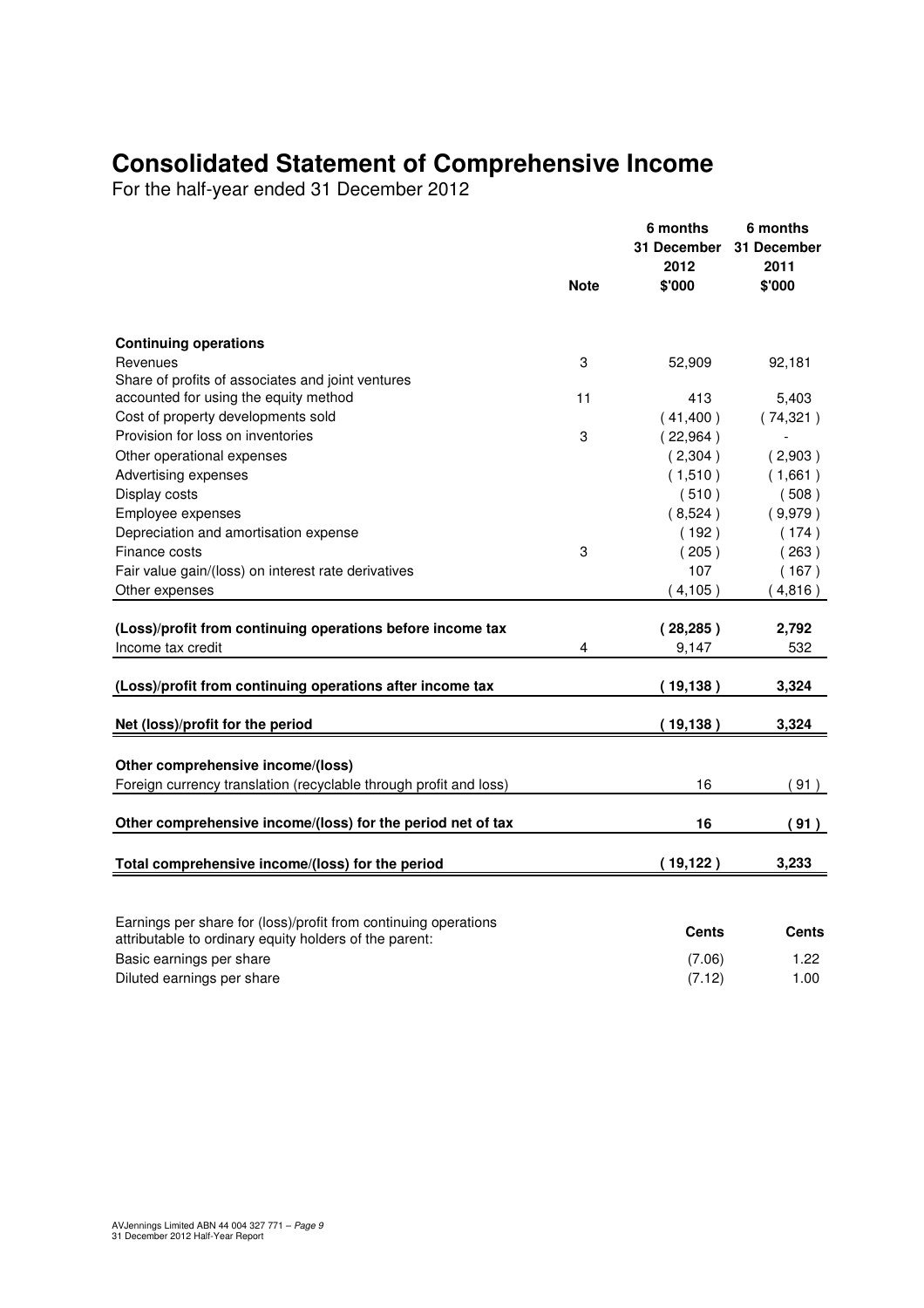## **Consolidated Statement of Financial Position**

As at 31 December 2012

|                                                     | <b>Note</b> | 31 December<br>2012<br>\$'000 | 30 June<br>2012<br>\$'000 |
|-----------------------------------------------------|-------------|-------------------------------|---------------------------|
| <b>CURRENT ASSETS</b>                               |             |                               |                           |
| Cash and cash equivalents                           | 7           | 14,858                        | 4,560                     |
| Trade and other receivables                         |             | 13,563                        | 33,690                    |
| Inventories                                         |             | 81,958                        | 73,872                    |
| Tax receivable                                      |             | 875                           | 514                       |
| Deferred tax assets                                 |             | 2,968                         |                           |
| Other current assets                                |             | 1,320                         | 2,112                     |
| <b>Total current assets</b>                         |             | 115,542                       | 114,748                   |
| <b>NON-CURRENT ASSETS</b>                           |             |                               |                           |
| Trade and other receivables                         |             | 578                           | 1,832                     |
| Inventories                                         |             | 324,851                       | 353,152                   |
| Investments accounted for using the equity method   |             | 24,470                        | 24,407                    |
| Property, plant and equipment                       |             | 1,138                         | 1,174                     |
| Intangible assets                                   |             | 2,816                         | 2,816                     |
| <b>Total non-current assets</b>                     |             | 353,853                       | 383,381                   |
|                                                     |             |                               |                           |
| <b>Total assets</b>                                 |             | 469,395                       | 498,129                   |
| <b>CURRENT LIABILITIES</b>                          |             |                               |                           |
| Trade and other payables                            |             | 81,494                        | 46,946                    |
| Derivative financial instruments                    |             | 80                            | 187                       |
| Interest-bearing loans and borrowings               | 12          | 107,857                       | 1,100                     |
| Provisions                                          |             | 3,635                         | 3,667                     |
| <b>Total current liabilities</b>                    |             | 193,066                       | 51,900                    |
|                                                     |             |                               |                           |
| <b>NON-CURRENT LIABILITIES</b>                      |             |                               |                           |
| Trade and other payables                            |             | 6,484                         | 47,520                    |
| Interest-bearing loans and borrowings               | 12          | 18,935                        | 123,137                   |
| Deferred tax liabilities                            |             |                               | 5,938                     |
| Provisions                                          |             | 789                           | 641                       |
| <b>Total non-current liabilities</b>                |             | 26,208                        | 177,236                   |
| <b>Total liabilities</b>                            |             | 219,274                       | 229,136                   |
| <b>Net assets</b>                                   |             | 250,121                       | 268,993                   |
|                                                     |             |                               |                           |
| <b>EQUITY</b>                                       |             |                               |                           |
| Equity attributable to equity holders of the parent |             |                               |                           |
| Contributed equity                                  | 6           | 121,004                       | 121,096                   |
| Reserves                                            |             | 788                           | 430                       |
| Retained earnings                                   |             | 128,329                       | 147,467                   |
| <b>Total equity</b>                                 |             | 250,121                       | 268,993                   |
|                                                     |             |                               |                           |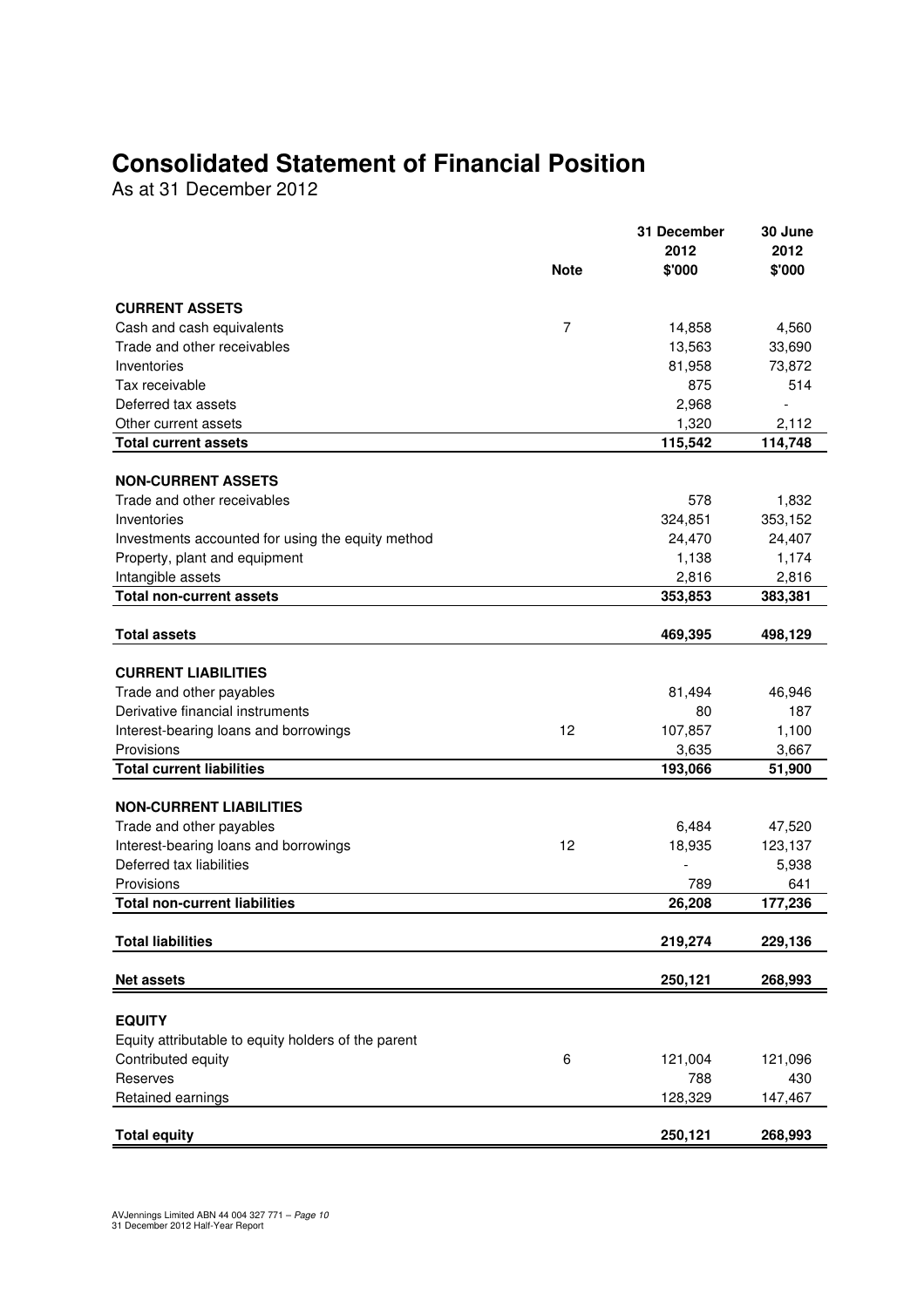## **Consolidated Statement of Changes in Equity**

For the half-year ended 31 December 2012

|                                                                                                         |             |                                    | <b>Attributable to equity</b>                       |                                            |                                       |                     |
|---------------------------------------------------------------------------------------------------------|-------------|------------------------------------|-----------------------------------------------------|--------------------------------------------|---------------------------------------|---------------------|
|                                                                                                         |             |                                    | holders of the parent<br>Foreign<br><b>Currency</b> | Share-<br>based                            |                                       | <b>Total equity</b> |
|                                                                                                         | <b>Note</b> | <b>Issued</b><br>capital<br>\$'000 | <b>Translation</b><br><b>Reserve</b><br>\$'000      | <b>Payment</b><br><b>Reserve</b><br>\$'000 | <b>Retained</b><br>earnings<br>\$'000 | \$'000              |
|                                                                                                         |             |                                    |                                                     |                                            |                                       |                     |
| At 1 July 2011                                                                                          |             | 121,835                            | (417)                                               | 323                                        | 182,787                               | 304,528             |
| Profit for the period<br>Other comprehensive loss                                                       |             |                                    |                                                     |                                            | 3,324                                 | 3,324               |
| for the period                                                                                          |             |                                    | (91)                                                |                                            |                                       | (91)                |
| Total comprehensive income<br>for the period<br>Transactions with owners in<br>their capacity as owners |             |                                    | (91)                                                |                                            | 3,324                                 | 3,233               |
| - Treasury shares acquired<br>- Foreign currency translation                                            | 6(b)        | (739)                              |                                                     |                                            |                                       | (739)               |
| reserve<br>- Share-based payment                                                                        |             |                                    | 6                                                   |                                            |                                       | 6                   |
| reserve                                                                                                 |             |                                    |                                                     | 178                                        |                                       | 178                 |
| - Dividends paid                                                                                        | 5           |                                    |                                                     | ۰                                          | (4, 119)                              | (4, 119)            |
|                                                                                                         |             | (739)                              | 85)                                                 | 178                                        | (795)                                 | (1,441)             |
| At 31 December 2011                                                                                     |             | 121,096                            | (502)                                               | 501                                        | 181,992                               | 303,087             |
|                                                                                                         |             |                                    |                                                     |                                            |                                       |                     |
| At 1 July 2012                                                                                          |             | 121,096                            | (257)                                               | 687                                        | 147,467                               | 268,993             |
| Loss for the period<br>Other comprehensive                                                              |             |                                    |                                                     |                                            | (19, 138)                             | (19, 138)           |
| income for the period                                                                                   |             |                                    | 16                                                  | $\overline{a}$                             |                                       | 16                  |
| Total comprehensive loss for<br>the period<br>Transactions with owners in                               |             |                                    | 16                                                  |                                            | (19, 138)                             | (19, 122)           |
| their capacity as owners<br>- Treasury shares acquired<br>- Foreign currency translation                | 6(b)        | (92)                               |                                                     |                                            |                                       | (92)                |
| reserve<br>- Share-based payment                                                                        |             |                                    | 161                                                 |                                            |                                       | 161                 |
| reserve                                                                                                 |             |                                    |                                                     | 181                                        |                                       | 181                 |
|                                                                                                         |             | 92)                                | 177                                                 | 181                                        | (19, 138)                             | (18, 872)           |
| At 31 December 2012                                                                                     |             | 121,004                            | (80)                                                | 868                                        | 128,329                               | 250,121             |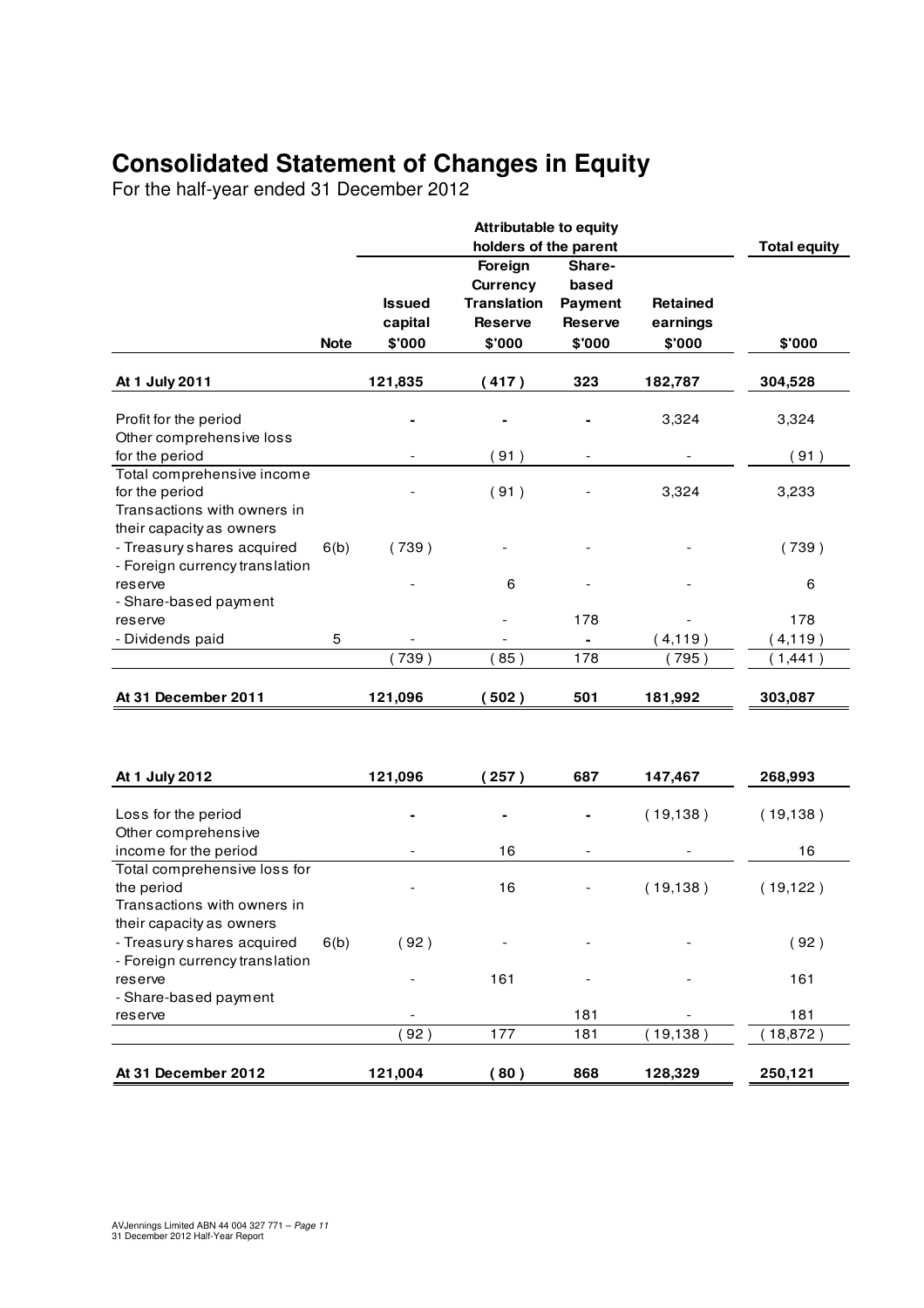## **Consolidated Statement of Cash Flows**

For the half-year ended 31 December 2012

|                                                               | <b>Note</b> | 6 months<br>31 December<br>2012<br>\$'000 | 6 months<br>31 December<br>2011<br>\$'000 |
|---------------------------------------------------------------|-------------|-------------------------------------------|-------------------------------------------|
|                                                               |             |                                           |                                           |
| <b>CASH FLOWS FROM OPERATING ACTIVITIES</b>                   |             |                                           |                                           |
| Receipts from customers                                       |             | 79,325                                    | 105,533                                   |
| Payments to suppliers, land vendors and employees             |             | (66, 516)                                 | (134, 683)                                |
| Interest paid<br>Income tax paid                              |             | (4,895)<br>(527)                          | (5,062)<br>(4,878)                        |
|                                                               |             |                                           |                                           |
| Net cash from/(used in) operating activities                  |             | 7,387                                     | (39,090)                                  |
| <b>CASH FLOWS FROM INVESTING ACTIVITIES</b>                   |             |                                           |                                           |
| Proceeds from sale of property, plant and equipment           |             | 20                                        | 194                                       |
| Purchase of property, plant and equipment                     |             | (171)                                     | (281)                                     |
| Interest received                                             |             | 233                                       | 267                                       |
| Distribution received                                         |             | 350                                       | 1,100                                     |
| Investments in associates and joint venture entities          |             |                                           | (871)                                     |
| Net cash from investing activities                            |             | 432                                       | 409                                       |
| <b>CASH FLOWS FROM FINANCING ACTIVITIES</b>                   |             |                                           |                                           |
| Proceeds from borrowings                                      |             | 25,138                                    | 56,440                                    |
| Repayment of borrowings                                       |             | (22, 583)                                 | (19, 383)                                 |
| Payment of finance lease liability                            |             |                                           | (30)                                      |
| Payment for treasury shares                                   | 6(b)        | (92)                                      | (739)                                     |
| Equity dividends paid                                         | 5           | $\blacksquare$                            | (4, 119)                                  |
|                                                               |             |                                           |                                           |
| Net cash from financing activities                            |             | 2,463                                     | 32,169                                    |
| NET INCREASE/(DECREASE) IN CASH HELD                          |             | 10,282                                    | (6, 512)                                  |
| Cash and cash equivalents at beginning of period              |             | 4,560                                     | 12,260                                    |
| Effects of exchange rate changes on cash and cash equivalents |             | 16                                        | (12)                                      |
| CASH AND CASH EQUIVALENTS AT END OF PERIOD                    | 7           | 14,858                                    | 5,736                                     |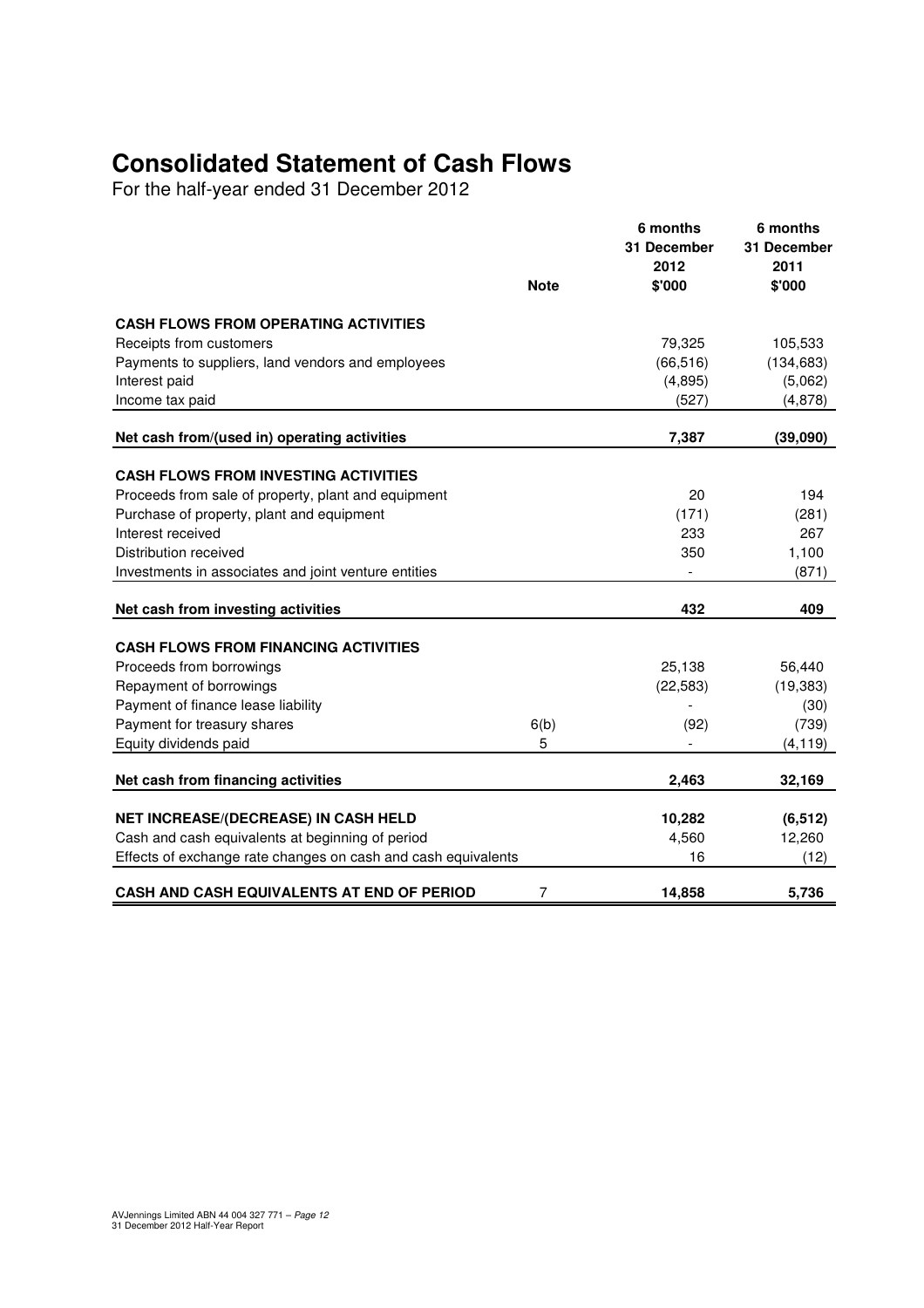For the half-year ended 31 December 2012

#### **1. CORPORATE INFORMATION**

The Consolidated Financial Report of AVJennings Limited for the half-year ended 31 December 2012 was authorised for issue in accordance with a resolution of the Directors on 27 February 2013. The Company is incorporated in Australia and limited by shares, which are publicly traded on the Australian Securities Exchange and the Singapore Exchange through the Central Limit Order Book System (CLOB).

#### **2. BASIS OF PREPARATION AND ACCOUNTING POLICIES**

This Report is a general purpose report which has been prepared in accordance with AASB 134 Interim Financial Reporting and the Corporations Act 2001.

It is recommended that this Report be read in conjunction with the Annual Report for the year ended 30 June 2012 and considered together with any public announcements made by AVJennings Limited during the half-year ended 31 December 2012 in accordance with the continuous disclosure obligations of the ASX listing rules.

This Report is presented in Australian Dollars and all values are rounded to the nearest thousand dollars (\$'000) unless otherwise stated. The accounting policies adopted are consistent with those of the year ended 30 June 2012.

None of the new Standards and amendments to Standards that are mandatory for the first time for the financial year beginning 1 July 2012 affected any of the amounts recognised in the current year or any prior year and are not likely to affect future periods.

Australian Accounting Standards and Interpretations that have recently been issued or amended but are not yet effective have not been adopted for the half-year ended 31 December 2012. The Directors believe that these new or amended standards and interpretations do not have any material effect on the Report presented.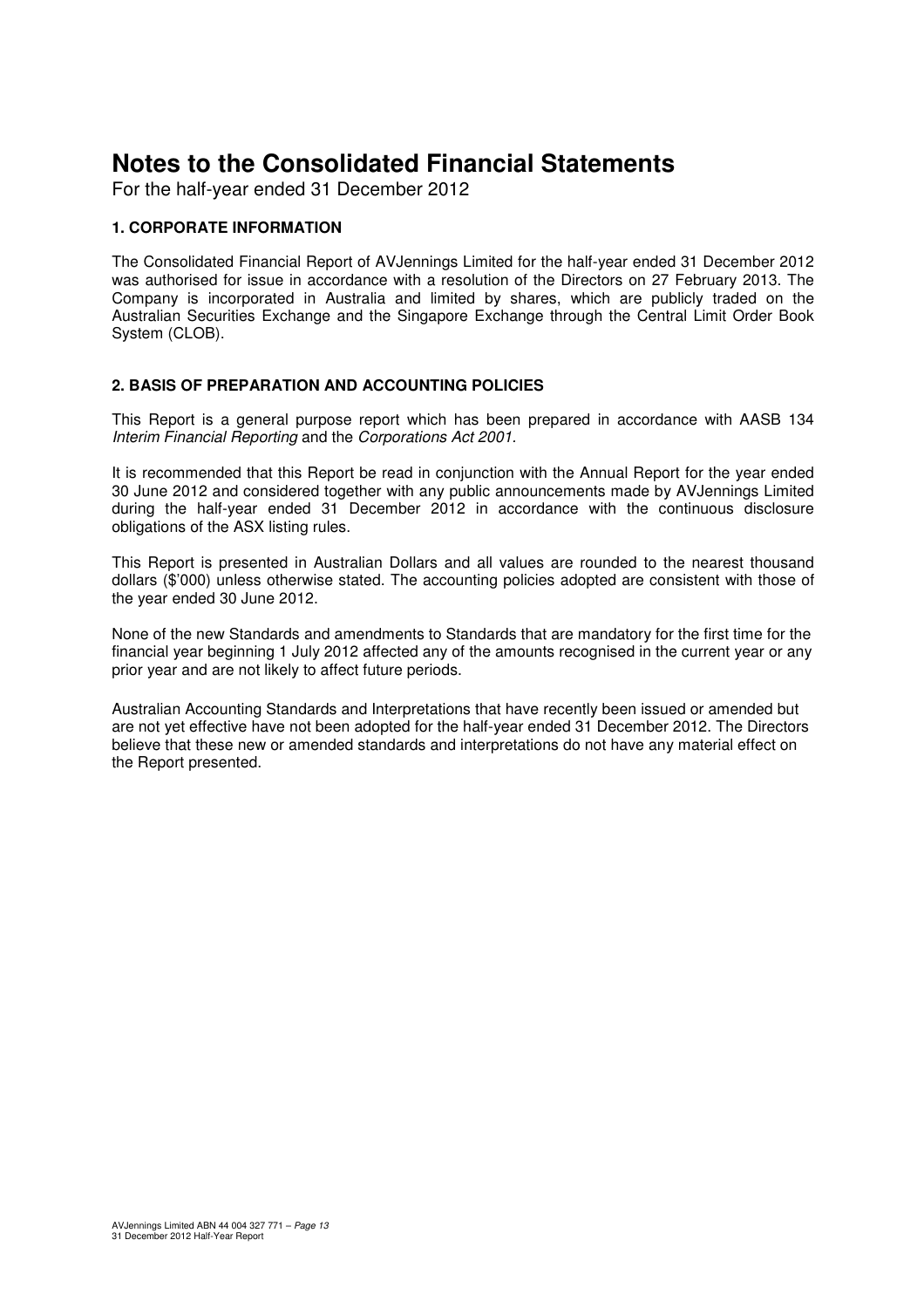For the half-year ended 31 December 2012

#### **3. REVENUES AND EXPENSES**

Profit/(loss) from ordinary activities before income tax includes the following revenues and expenses:

|                                         | 6 months<br>31 December<br>2012<br>\$'000 | 6 months<br>31 December<br>2011<br>\$'000 |
|-----------------------------------------|-------------------------------------------|-------------------------------------------|
| Revenues from continuing operations     |                                           |                                           |
| Developments                            | 49,780                                    | 87,330                                    |
| Home Improvements                       | 170                                       | 1,820                                     |
| Interest revenue                        | 233                                       | 267                                       |
| Management fees                         | 1,627                                     | 1,388                                     |
| Rental revenue                          | 5                                         | 11                                        |
| Royalty revenue                         | 639                                       | 710                                       |
| Sundry revenue                          | 455                                       | 655                                       |
| <b>Total revenues</b>                   | 52,909                                    | 92,181                                    |
| <b>Finance costs</b>                    |                                           |                                           |
| Bank loans and overdrafts               | 4,895                                     | 5,062                                     |
| Total finance costs                     | 4,895                                     | 5,062                                     |
| Less: Amount capitalised to inventories | 4,690                                     | 4,799)                                    |
| <b>Finance costs expensed</b>           | 205                                       | 263                                       |
|                                         |                                           |                                           |
| <b>Impairment of inventories</b>        |                                           |                                           |
| Provision for loss on inventories       | 22,964)                                   |                                           |
| <b>Total impairment</b>                 | 22,964)                                   |                                           |

The movement in the provision resulted from a realignment of future assumptions with current market conditions predominantly driven by projects in Queensland.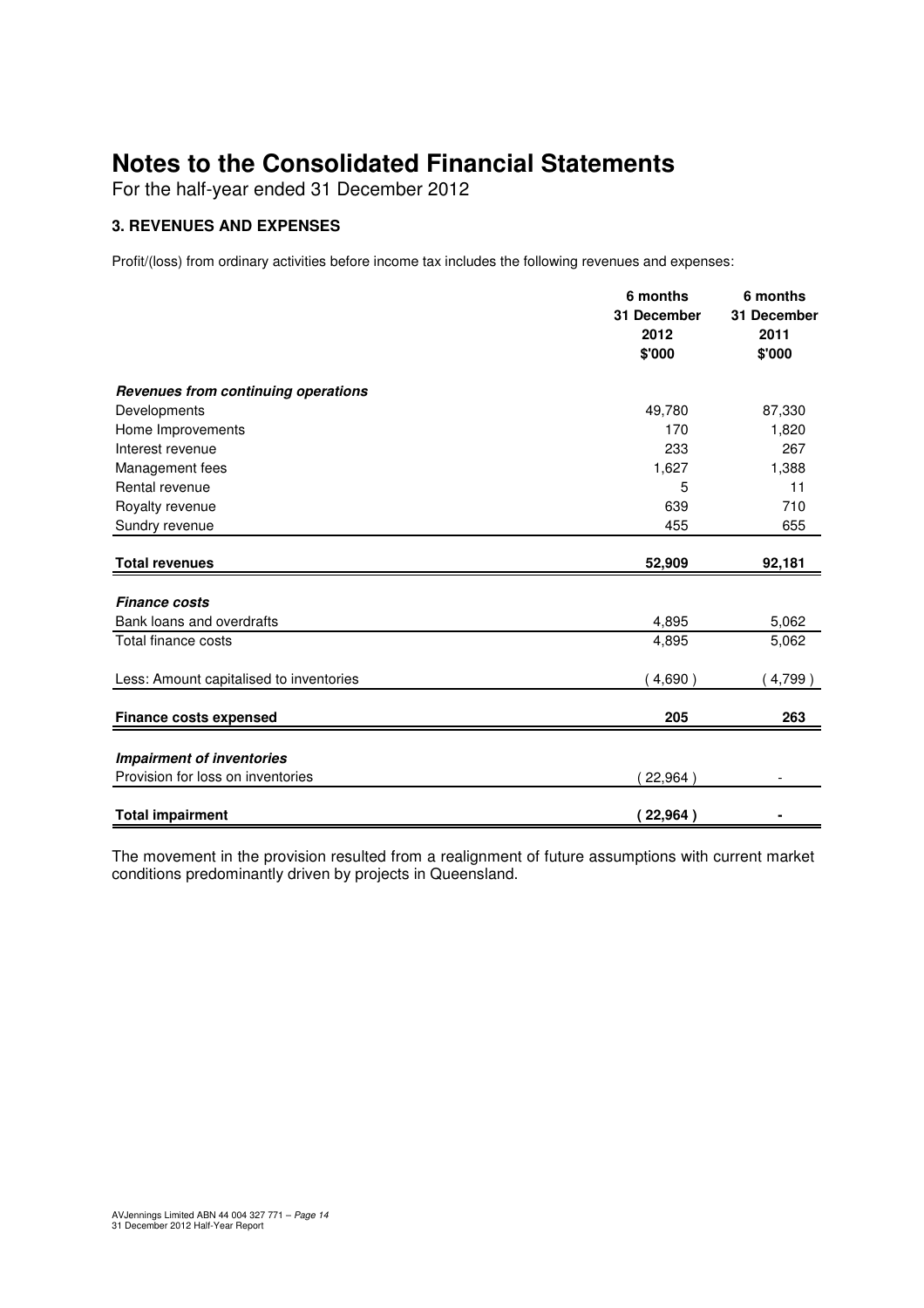For the half-year ended 31 December 2012

#### **4. INCOME TAX**

|                                                | 6 months<br>31 December<br>2012<br>\$'000 | 6 months<br>31 December<br>2011<br>\$'000 |
|------------------------------------------------|-------------------------------------------|-------------------------------------------|
| <i>Income tax</i>                              |                                           |                                           |
| The major components of income tax credit are: |                                           |                                           |
| Current income tax                             |                                           |                                           |
| Current income tax charge                      | 158                                       |                                           |
| Adjustment for prior periods                   | (400)                                     | (710)                                     |
| Deferred income tax                            |                                           |                                           |
| Current year temporary differences             | (8,902)                                   | 629)                                      |
| Adjustment for prior periods                   | 3)                                        | 807                                       |
| Income tax credit reported in the Consolidated |                                           |                                           |
| <b>Statement of Comprehensive Income</b>       | (9,147)                                   | 532)                                      |

Numerical reconciliation between aggregate tax credit recognised in the Consolidated Statement of Comprehensive Income and tax credit calculated per the statutory income tax rate:

|                                                       | 6 months<br>31 December<br>2012<br>\$'000 | 6 months<br>31 December<br>2011<br>\$'000 |
|-------------------------------------------------------|-------------------------------------------|-------------------------------------------|
| Accounting (loss)/profit before income tax            | 28,285                                    | 2,792                                     |
| Tax at Australian income tax rate of 30% (2011 - 30%) | (8,486)                                   | 838                                       |
| Adjustment for prior periods                          | 591)                                      | 97                                        |
| Equity accounted share of Joint Venture profits       | (119)                                     | (1,538)                                   |
| Other non-deductible items and variations             | 49                                        | 71                                        |
| Aggregate income tax credit                           | 9,147                                     | 532)                                      |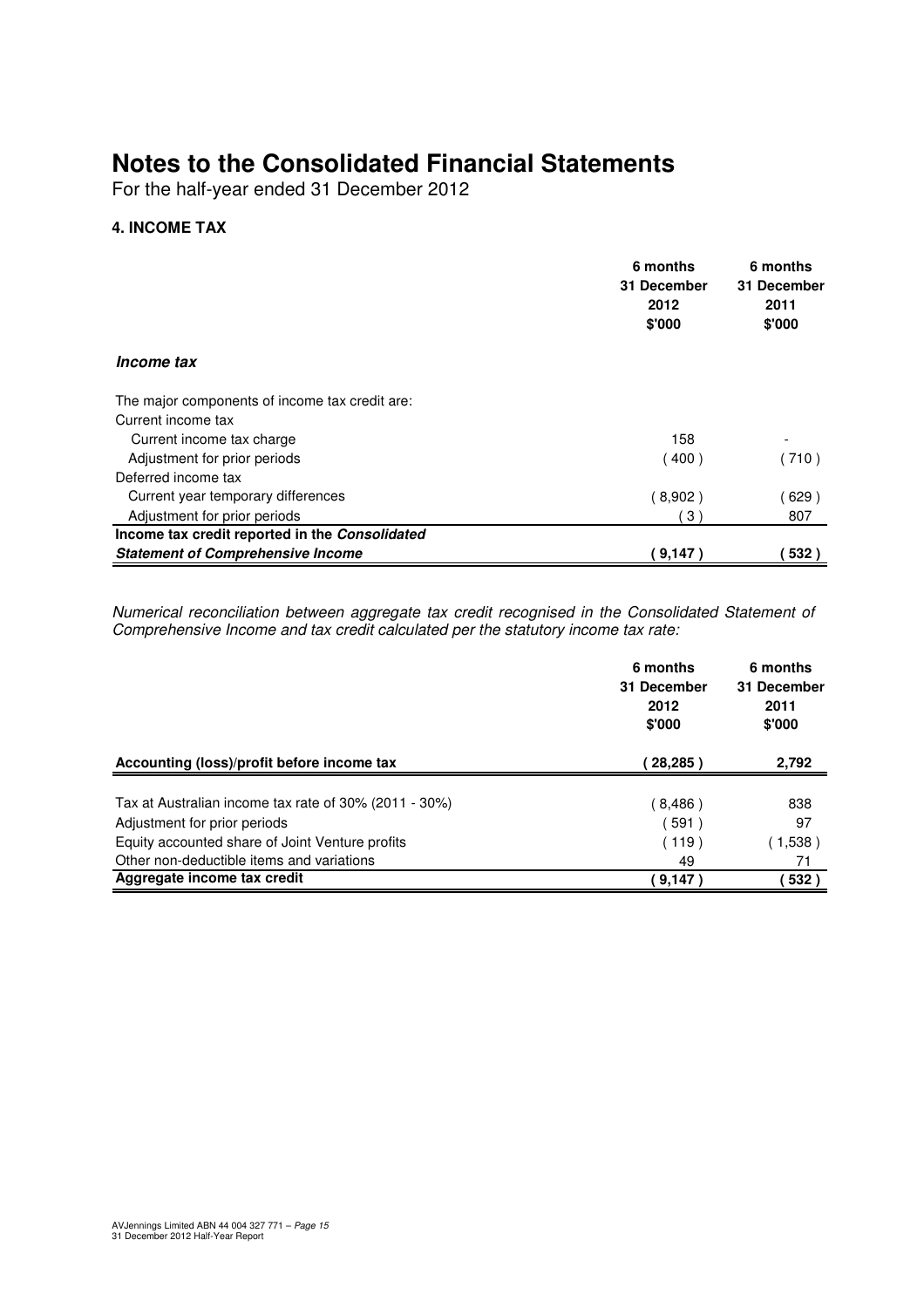For the half-year ended 31 December 2012

#### **5. DIVIDENDS**

|                                                         | 6 months<br>31 December<br>2012<br>\$'000 | 6 months<br>31 December<br>2011<br>\$'000 |
|---------------------------------------------------------|-------------------------------------------|-------------------------------------------|
| Dividends paid and recognised                           |                                           |                                           |
| 2011 final dividend of 1.5 cents per fully paid share,  |                                           |                                           |
| paid 19 October 2011. Fully franked @ 30% tax           |                                           | 4,119                                     |
| <b>Total dividends paid</b>                             |                                           | 4,119                                     |
| <b>Dividends proposed</b>                               |                                           |                                           |
| 2012 interim dividend of 0.5 cent per fully paid share, |                                           | 1,373                                     |
| paid 11 April 2012. Fully franked $@$ 30% tax           |                                           |                                           |
| <b>Total dividends proposed</b>                         |                                           | 1,373                                     |

The Company's Dividend Reinvestment Plan remains suspended.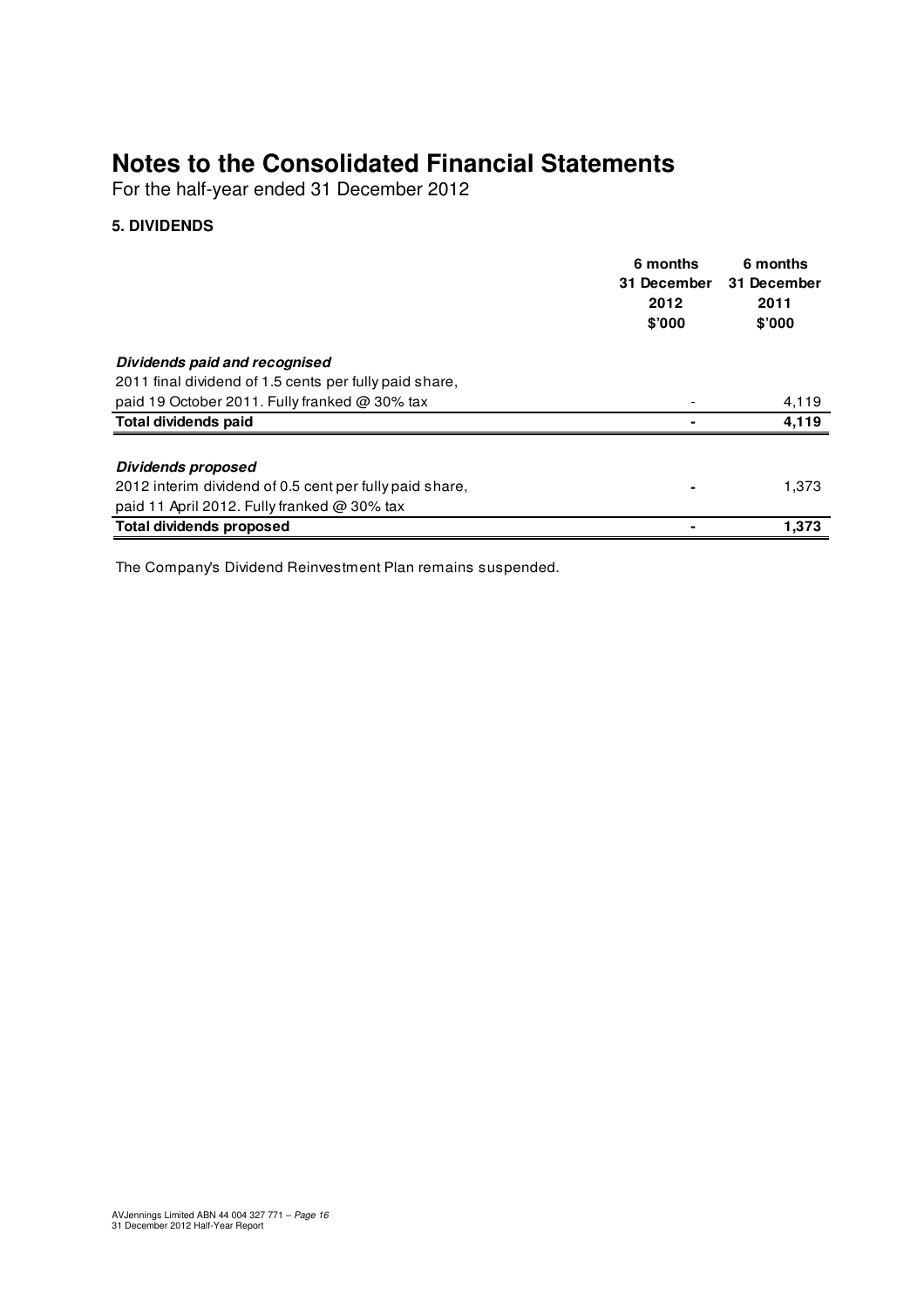For the half-year ended 31 December 2012

#### **6. CONTRIBUTED EQUITY**

|                                        | 31 December<br>2012<br><b>Number</b> | 30 June<br>2012<br><b>Number</b> | 31 December<br>2012<br>\$'000 | 30 June<br>2012<br>\$'000 |
|----------------------------------------|--------------------------------------|----------------------------------|-------------------------------|---------------------------|
| Ordinary shares                        | 274,588,694                          | 274,588,694                      | 122.837                       | 122,837                   |
| Treasury shares                        | $3,365,100$ )                        | ( 3.071.187 )                    | (1,833)                       | (1,741)                   |
| Share capital                          |                                      |                                  | 121,004                       | 121,096                   |
| (a) Movement in ordinary share capital | <b>Number</b>                        | <b>Number</b>                    | \$'000                        | \$7000                    |
| As at the beginning of the period      | 274,588,694                          | 274,588,694                      | 122,837                       | 122,837                   |
| As at the end of the period            | 274,588,694                          | 274,588,694                      | 122,837                       | 122,837                   |

Fully paid ordinary shares carry one vote per share and carry the right to dividends. There are currently no unexercised or outstanding options. No options were exercised during the period.

|                                                                                     | 31 December<br>2012<br><b>Number</b> | 30 June<br>2012<br><b>Number</b> | 31 December<br>2012<br>\$'000 | 30 June<br>2012<br>\$'000 |
|-------------------------------------------------------------------------------------|--------------------------------------|----------------------------------|-------------------------------|---------------------------|
| (b) Movement in treasury shares                                                     |                                      |                                  |                               |                           |
| As at the beginning of the period<br>Acquisition of shares by AVJ Deferred Employee |                                      | (3,071,187) (1,708,786)          | (1,741)                       | (1.002)                   |
| <b>Share Plan Trust</b>                                                             | 293.913                              | (1,695,735)                      | 92)                           | 〔739〕                     |
| Employee share scheme issue                                                         |                                      | 333.334                          | $\overline{\phantom{0}}$      |                           |
| As at the end of the period                                                         | (3.365.100)                          | (3,071,187)                      | (1.833)                       | (1,741)                   |

Treasury shares are shares in AVJennings Limited that are held by the AVJ Deferred Employee Share Plan Trust for the purpose of issuing shares to Executives.

The original cost of the shares is treated as a reduction in share capital and the underlying shares identified separately as treasury shares.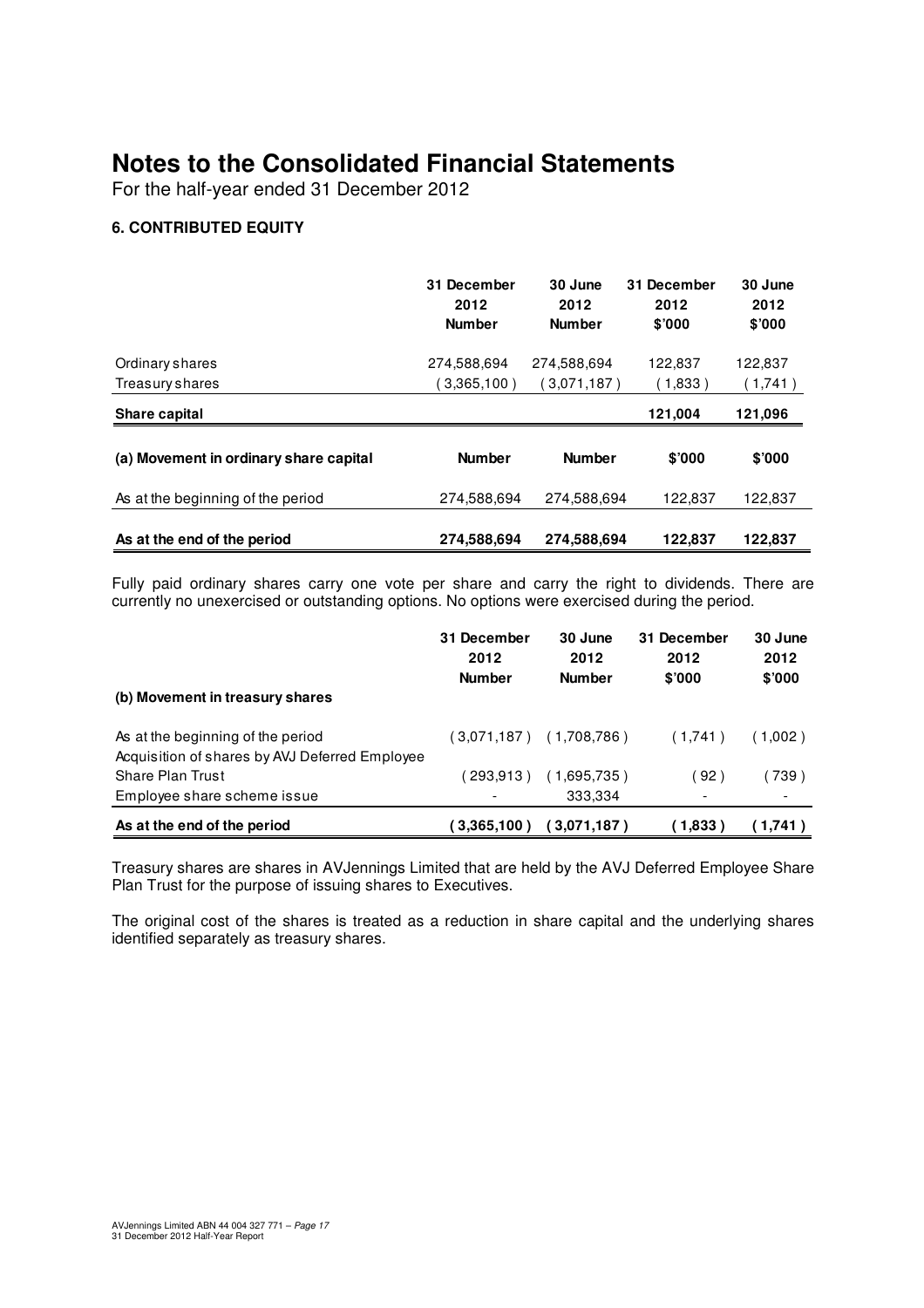For the half-year ended 31 December 2012

#### **7. CASH AND CASH EQUIVALENTS**

|                                                                   | 31 December | 30 June |
|-------------------------------------------------------------------|-------------|---------|
|                                                                   | 2012        | 2012    |
|                                                                   | \$'000      | \$'000  |
| <b>Reconciliation to Consolidated Statement of Cash Flows</b>     |             |         |
| For the purposes of <i>Consolidated Statement of Cash Flows</i> , |             |         |
| cash and cash equivalents comprise the following:                 |             |         |
| Cash at bank and in hand                                          | 14.858      | 4.560   |

#### **8. OPERATING SEGMENTS**

#### **Identification of reportable segments**

The Consolidated Entity has identified its operating segments based on the internal reports that are reviewed and used by the chief operating decision makers in assessing performance and in determining the allocation of resources.

The operating segments are identified by management based on the locations in which the Consolidated Entity sells its products and services. Discrete financial information about each of these operating businesses is reported on a monthly basis.

#### **Types of products and services**

The Consolidated Entity operates primarily in residential development.

#### **Accounting policies**

The accounting policies used in reporting segments are the same as those contained in the full Financial Report.

#### **Operating segments**

#### Locations:

This includes activities relating to Land Development, Integrated Housing, Apartments Development and Home Improvements.

#### Other:

This includes corporate transactions entered into by the Head Office which are not state based.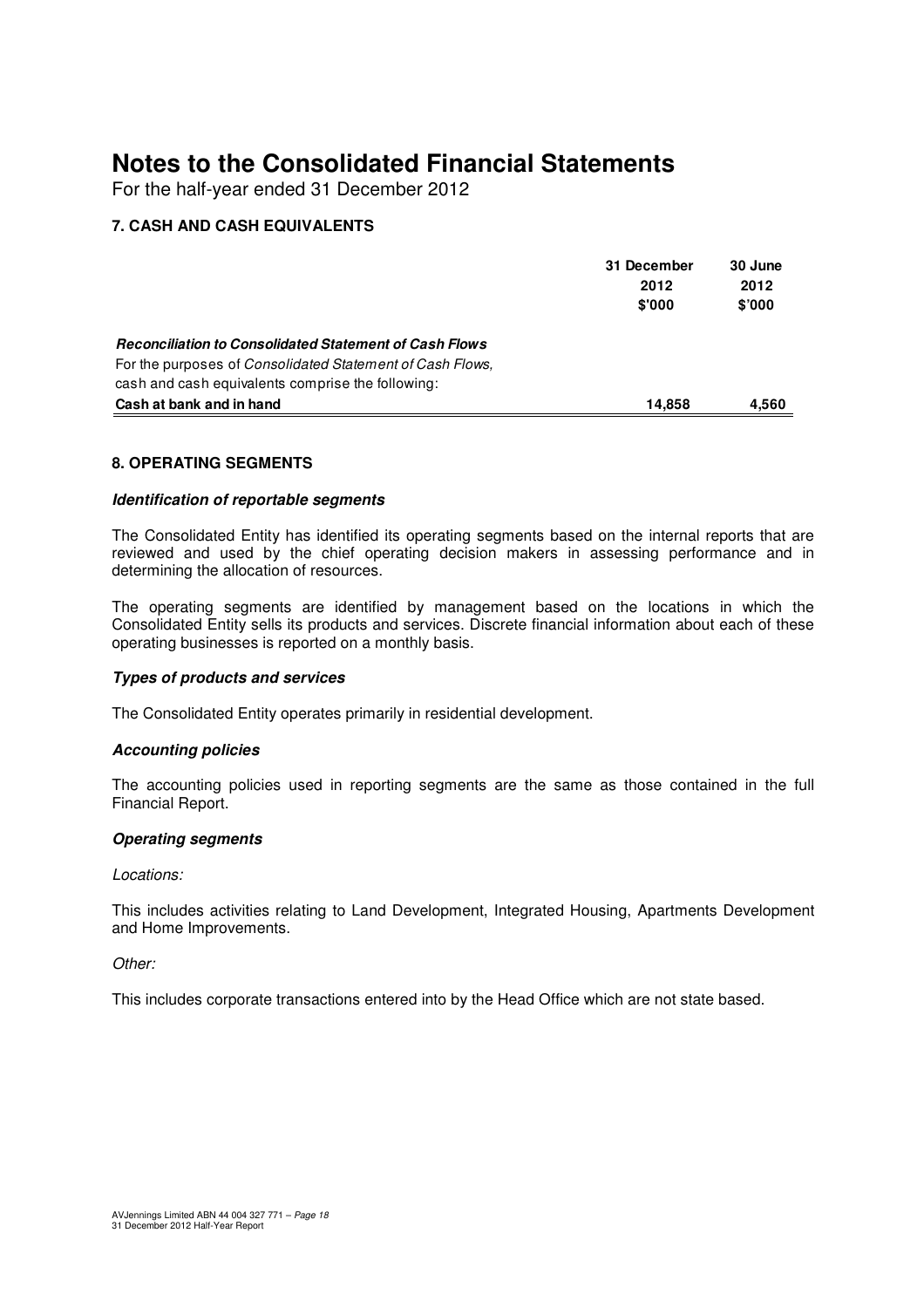For the half-year ended 31 December 2012

#### **8. OPERATING SEGMENTS (continued)**

The following table presents the revenues and results information regarding operating segments for the half-year ended 31 December 2012.

|                                              | <b>Continuing Operations</b> |        |             |             |             |        |             |                          |             |                                    |             |                  |                   |          |
|----------------------------------------------|------------------------------|--------|-------------|-------------|-------------|--------|-------------|--------------------------|-------------|------------------------------------|-------------|------------------|-------------------|----------|
|                                              | <b>NSW</b>                   |        | <b>VIC</b>  |             | <b>QLD</b>  |        | <b>SA</b>   |                          | <b>NZ</b>   |                                    | Other       |                  | <b>Total</b>      |          |
| <b>Operating segments</b>                    | 31 December                  |        | 31 December |             | 31 December |        | 31 December |                          | 31 December |                                    | 31 December |                  | 31 December       |          |
|                                              | 2012                         | 2011   | 2012        | 2011        | 2012        | 2011   | 2012        | 2011                     | 2012        | 2011                               | 2012        | 2011             | 2012              | 2011     |
|                                              | \$'000                       | \$'000 | \$'000      | \$'000      | \$'000      | \$'000 | \$'000      | \$'000                   | \$'000      | \$'000                             | \$'000      | \$'000           | \$'000            | \$'000   |
| Revenues                                     |                              |        |             |             |             |        |             |                          |             |                                    |             |                  |                   |          |
| <b>External sales</b>                        | 18,030                       | 21,930 | 9,271       | 41,087      | 9,247       | 18,348 | 11,588      | 7,435                    | 1,814       | 350                                |             | $\sim$           | 49,950            | 89,150   |
| Management fees                              | 903                          | 806    | 577         | 435         |             | 25     | 61          | 79                       | 86          | 43                                 |             | $\sim$           | 1,627             | 1,388    |
| Other revenue                                |                              |        | ٠           | $\sim$      |             |        |             |                          |             |                                    | 1,332       | 1,643            | 1,332             | 1,643    |
| <b>Total segment revenues</b>                | 18,933                       | 22,736 | 9,848       | 41,522      | 9,247       | 18,373 | 11,649      | 7,514                    | 1,900       | 393                                | 1,332       | 1,643            | 52,909            | 92,181   |
| Results                                      |                              |        |             |             |             |        |             |                          |             |                                    |             |                  |                   |          |
| Segment results                              | (1,078)                      | 552    | (2,524)     | 4,673       | (20, 182)   | 3,493  | 1,039       | 777                      | 384         | (181)                              | (422)       | (16)             | (22, 783)         | 9,298    |
| Fair value movement in                       |                              |        |             |             |             |        |             |                          |             |                                    |             |                  |                   |          |
| interest rate derivatives                    |                              |        |             | $\sim$      |             |        |             | $\sim$                   |             | $\sim$                             |             | $\sim$           | 107               | (167)    |
| <b>Other</b> income                          |                              |        |             | $\sim$      |             |        |             | ٠                        |             | $\sim$                             | 1,332       | 1,643            | 1,332             | 1,643    |
| Unallocated depreciation and<br>amortisation |                              |        |             |             |             |        |             |                          |             |                                    |             |                  |                   |          |
| Unallocated expenses                         |                              |        |             | ٠<br>$\sim$ |             |        |             | $\overline{\phantom{a}}$ |             | $\overline{\phantom{a}}$<br>$\sim$ |             | $\sim$<br>$\sim$ | (192)<br>(6, 544) | (174)    |
|                                              |                              |        |             |             |             |        |             |                          |             |                                    |             |                  |                   | (7, 545) |
| Unallocated interest expense                 |                              |        |             |             |             |        |             |                          |             |                                    |             | $\sim$           | (205)             | (263)    |
| (Loss)/profit before tax                     |                              |        |             |             |             |        |             |                          |             |                                    |             |                  | (28, 285)         | 2,792    |
| Income tax                                   |                              |        |             |             |             |        |             |                          |             |                                    |             |                  | 9,147             | 532      |
| Net (loss)/profit                            |                              |        |             |             |             |        |             |                          |             |                                    |             |                  | (19, 138)         | 3,324    |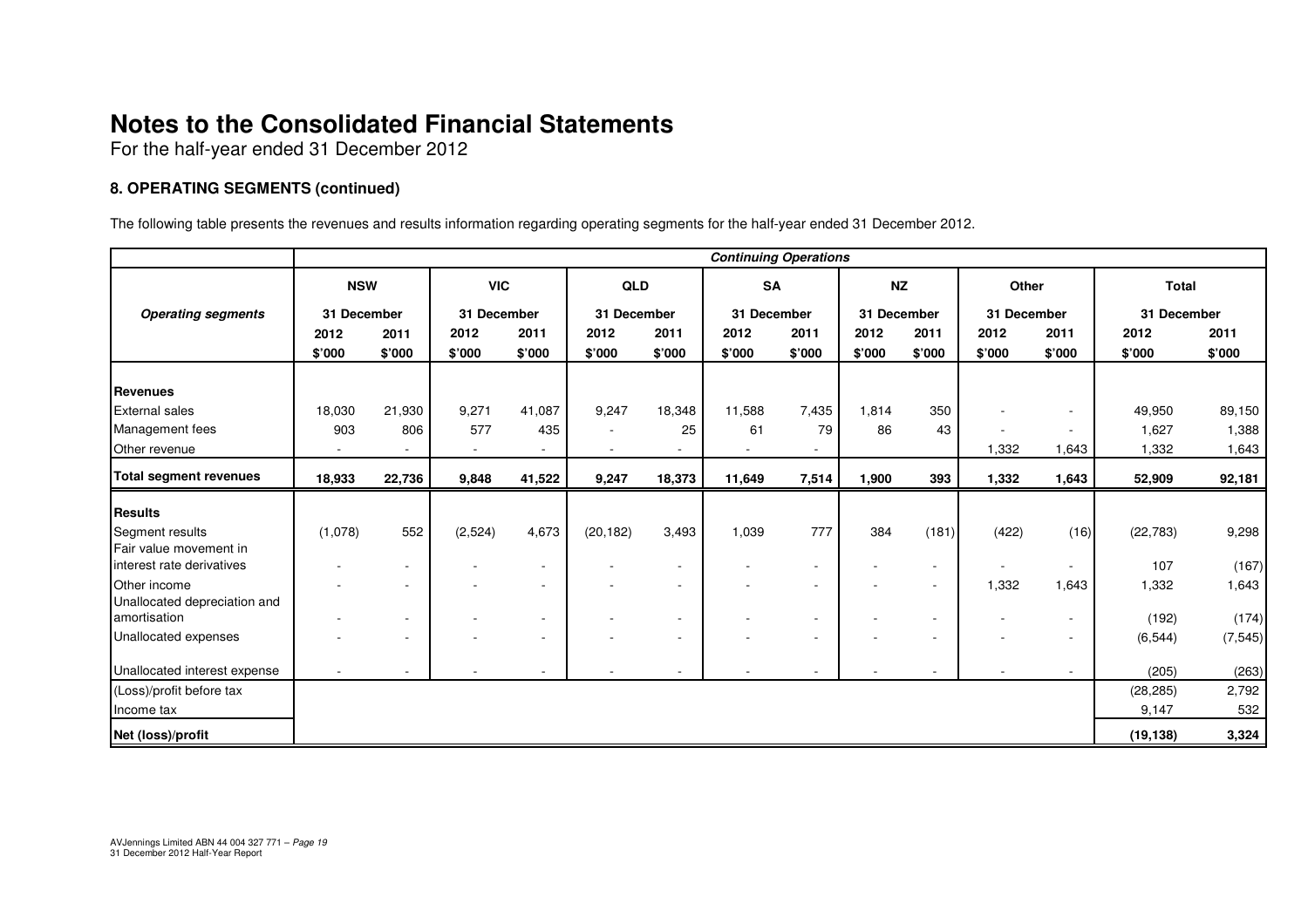For the half-year ended 31 December 2012

#### **8. OPERATING SEGMENTS (continued)**

The following table presents the assets and liabilities information regarding operating segments as at 31 December 2012.

|                                       | <b>Continuing Operations</b> |                          |                          |                          |                          |                          |                          |                          |                                 |                          |                          |                          |                          |                          |
|---------------------------------------|------------------------------|--------------------------|--------------------------|--------------------------|--------------------------|--------------------------|--------------------------|--------------------------|---------------------------------|--------------------------|--------------------------|--------------------------|--------------------------|--------------------------|
|                                       | <b>NSW</b>                   |                          | <b>VIC</b>               |                          | <b>QLD</b>               |                          | <b>SA</b>                |                          | <b>NZ</b>                       |                          | Other                    |                          | <b>Total</b>             |                          |
| <b>Operating</b><br>segments          | 31 Dec<br>2012<br>\$'000     | 30 Jun<br>2012<br>\$'000 | 31 Dec<br>2012<br>\$'000 | 30 Jun<br>2012<br>\$'000 | 31 Dec<br>2012<br>\$'000 | 30 Jun<br>2012<br>\$'000 | 31 Dec<br>2012<br>\$'000 | 30 Jun<br>2012<br>\$'000 | <b>31 Dec</b><br>2012<br>\$'000 | 30 Jun<br>2012<br>\$'000 | 31 Dec<br>2012<br>\$'000 | 30 Jun<br>2012<br>\$'000 | 31 Dec<br>2012<br>\$'000 | 30 Jun<br>2012<br>\$'000 |
| <b>Assets</b><br>Segment<br>lassets   | 120,967                      | 133,880                  | 107,651                  | 113,489                  | 133,582                  | 154,818                  | 71,972                   | 75,656                   | 14,320                          | 9,605                    | 20,903                   | 10,681                   | 469,395                  | 498,129                  |
| <b>Total assets</b>                   | 120,967                      | 133,880                  | 107,651                  | 113,489                  | 133,582                  | 154,818                  | 71,972                   | 75,656                   | 14,320                          | 9,605                    | 20,903                   | 10,681                   | 469,395                  | 498,129                  |
| Liabilities<br>Segment<br>liabilities | 10,655                       | 10,081                   | 26,422                   | 27,283                   | 47,335                   | 40,904                   | 22,980                   | 26,730                   | 415                             | 9,737                    | 111,467                  | 114,401                  | 219,274                  | 229,136                  |
| Total<br><b>Iliabilities</b>          | 10.655                       | 10,081                   | 26,422                   | 27,283                   | 47,335                   | 40,904                   | 22,980                   | 26,730                   | 415                             | 9,737                    | 111,467                  | 114,401                  | 219,274                  | 229,136                  |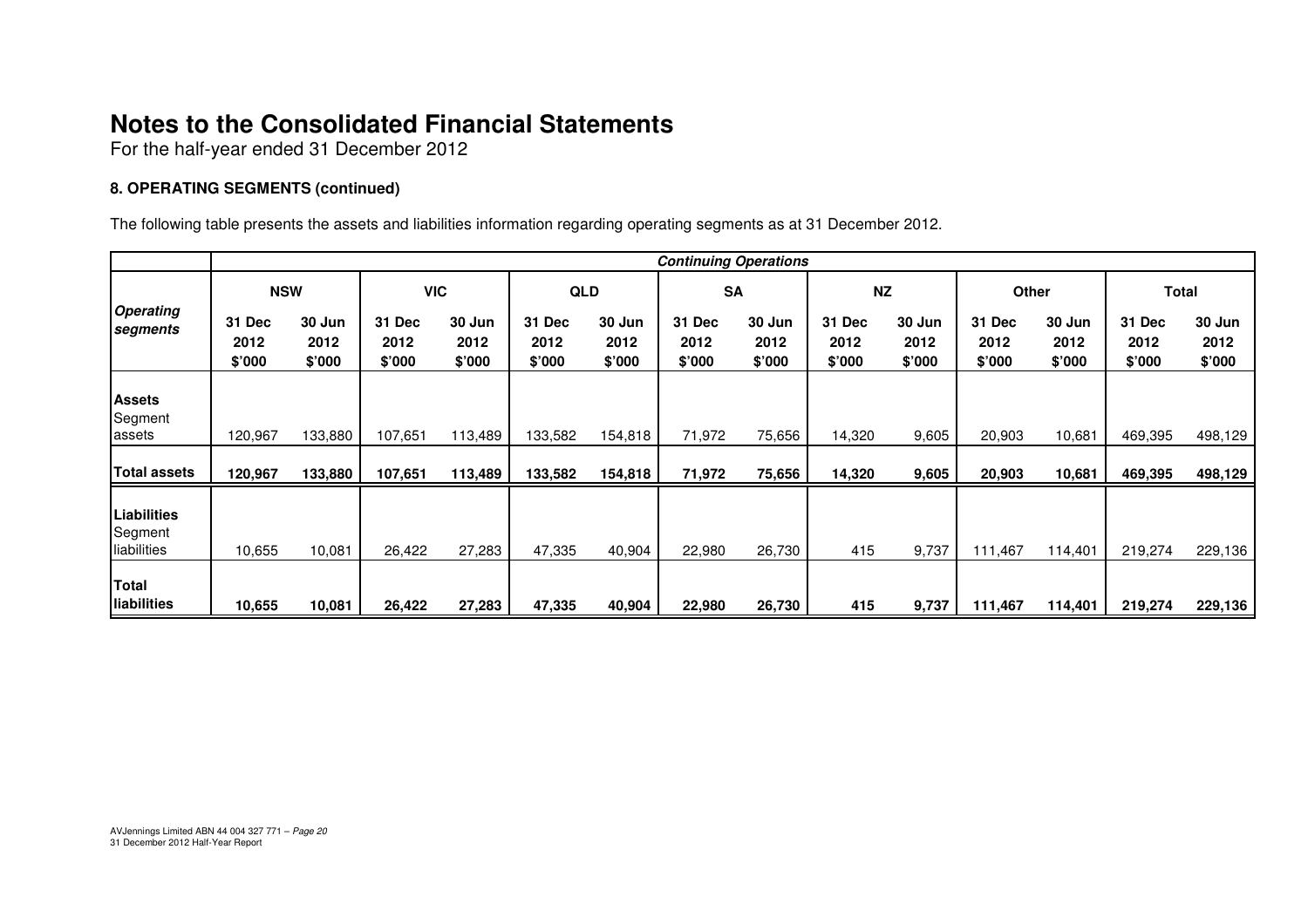For the half-year ended 31 December 2012

#### **9. NET TANGIBLE ASSET BACKING**

|                                                                | 31 December<br>2012<br>cents | 30 June<br>2012<br>cents |
|----------------------------------------------------------------|------------------------------|--------------------------|
| Net Tangible Asset backing (NTA) - cents per ordinary security | 90.06                        | 96.94                    |

Ordinary shares on issue as at 31 December 2012 were 274,588,694 (30 June 2012: 274,588,694). Refer to note 6 for details.

#### **10. INTEREST IN JOINT VENTURE OPERATIONS**

The Consolidated Entity's interest in the profits and losses of Joint Venture Operations is included in the Consolidated Statement of Comprehensive Income under the following classifications:

|                                                         | 6 months<br>31 December<br>2012<br>\$'000 | 6 months<br>31 December<br>2011<br>\$'000 |
|---------------------------------------------------------|-------------------------------------------|-------------------------------------------|
| Revenues                                                | 7,775                                     | 980                                       |
| Cost of sales                                           | (5,926)                                   | (821)                                     |
| Other expenses                                          | (755)                                     | (881)                                     |
| Profit/(loss) before income tax                         | 1,094                                     | (722)                                     |
| Income tax                                              | (328)                                     | 217                                       |
| Net profit/(loss) attributable to members of the parent | 766                                       | (505)                                     |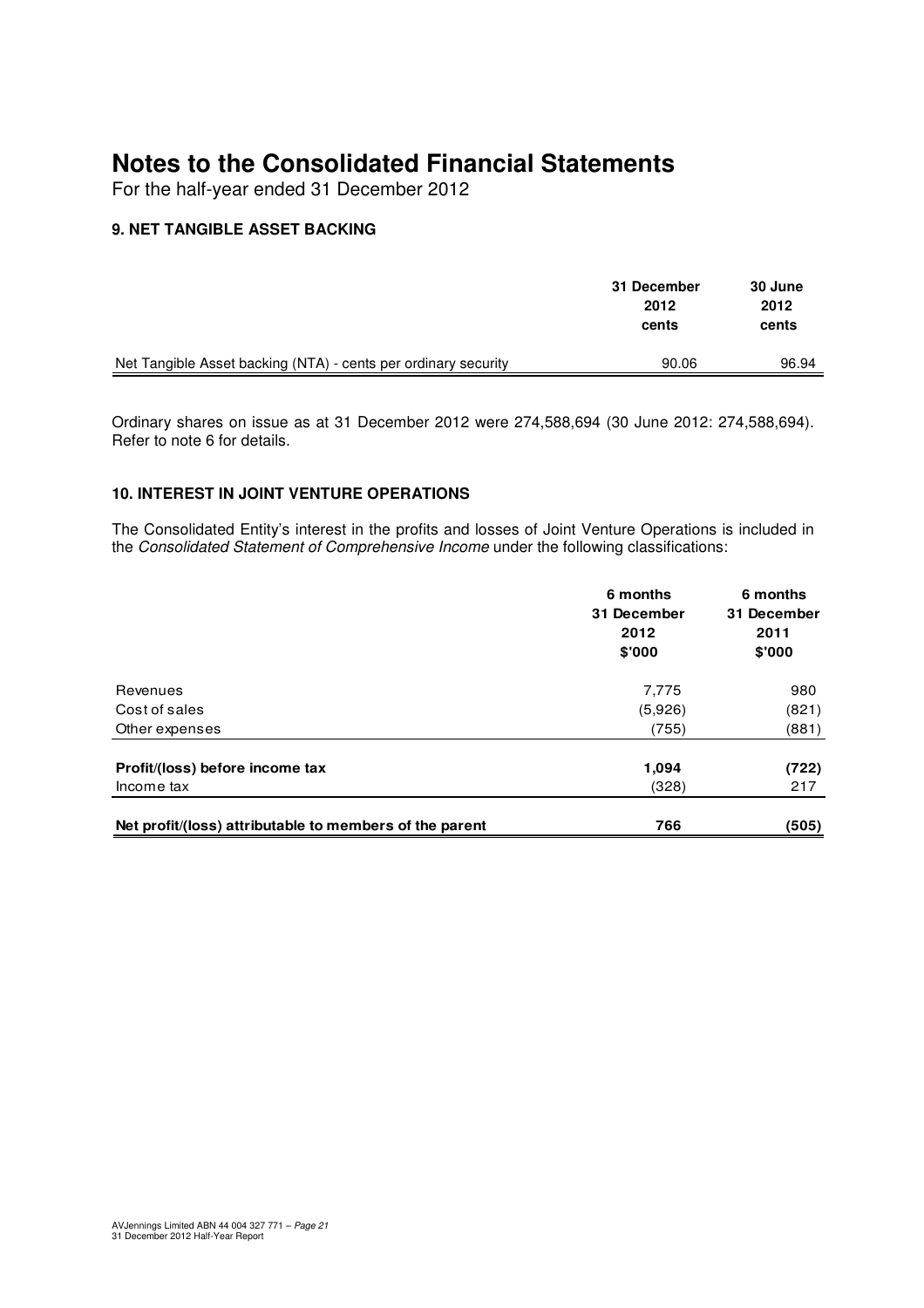For the half-year ended 31 December 2012

#### **11. INVESTMENTS ACCOUNTED FOR USING THE EQUITY METHOD**

The interest in an associate or a joint venture entity is accounted for using the equity method of accounting and is carried at cost. Under the equity method, the consolidated entity's share of the results of the associate or the joint venture entity is recognised in the Consolidated Statement of Comprehensive Income, and the share of movements in reserves is recognised in the Consolidated Statement of Financial Position. The information is set out below:

| Equity accounted<br>Associates & Joint Ventures |      | Interest held           | Share of Net profit/(loss) |             |  |
|-------------------------------------------------|------|-------------------------|----------------------------|-------------|--|
|                                                 |      |                         | 6 months                   | 6 months    |  |
|                                                 |      | 31 December 31 December | 31<br>December             | 31 December |  |
| Name of Associate & Joint Ventures              | 2012 | 2011                    | 2012                       | 2011        |  |
|                                                 |      |                         | \$'000                     | \$'000      |  |
| Epping JV                                       | 10%  | 10%                     | 16                         | 275         |  |
| Arlington Rise JV                               |      | 45%                     |                            |             |  |
| Creekwood (Meridan Plains)                      |      |                         |                            | 4,776       |  |
| Eastwood                                        | 50%  | 50%                     | 408                        | 356         |  |
| Sydney Olympic Park Development                 | 50%  | 50%                     |                            |             |  |
| Woodville                                       | 50%  | 50%                     | (11)                       | (5)         |  |
| <b>Profit after tax</b>                         |      |                         | 413                        | 5,403       |  |

On 30 September 2011, the Consolidated Entity purchased the equity held by the joint venture partner in Meridan Plains (also referred to as Creekwood). Meridan Plains does not constitute a business and has been accounted for as an asset acquisition. Creekwood Developments Pty Limited is now a fully owned subsidiary.

On 27 March 2012, the Consolidated Entity purchased the equity held by the joint venture partner in Arlington Rise. Arlington Rise does not constitute a business and has been accounted for as an asset acquisition.

#### **12. INTEREST-BEARING LOANS AND BORROWINGS**

The Consolidated Entity is presently in discussions with its Club Lenders to extend its Club Facility expiry date from 30 September 2013 to 30 September 2015. Draft term sheets have been exchanged and it is believed that the terms of the extension should be finalised shortly. The fact that the facility has not been formally extended as at the balance date requires the Club Facility debt to be treated as a current liability in the financial statements. The Consolidated Entity remains compliant with all lending covenants.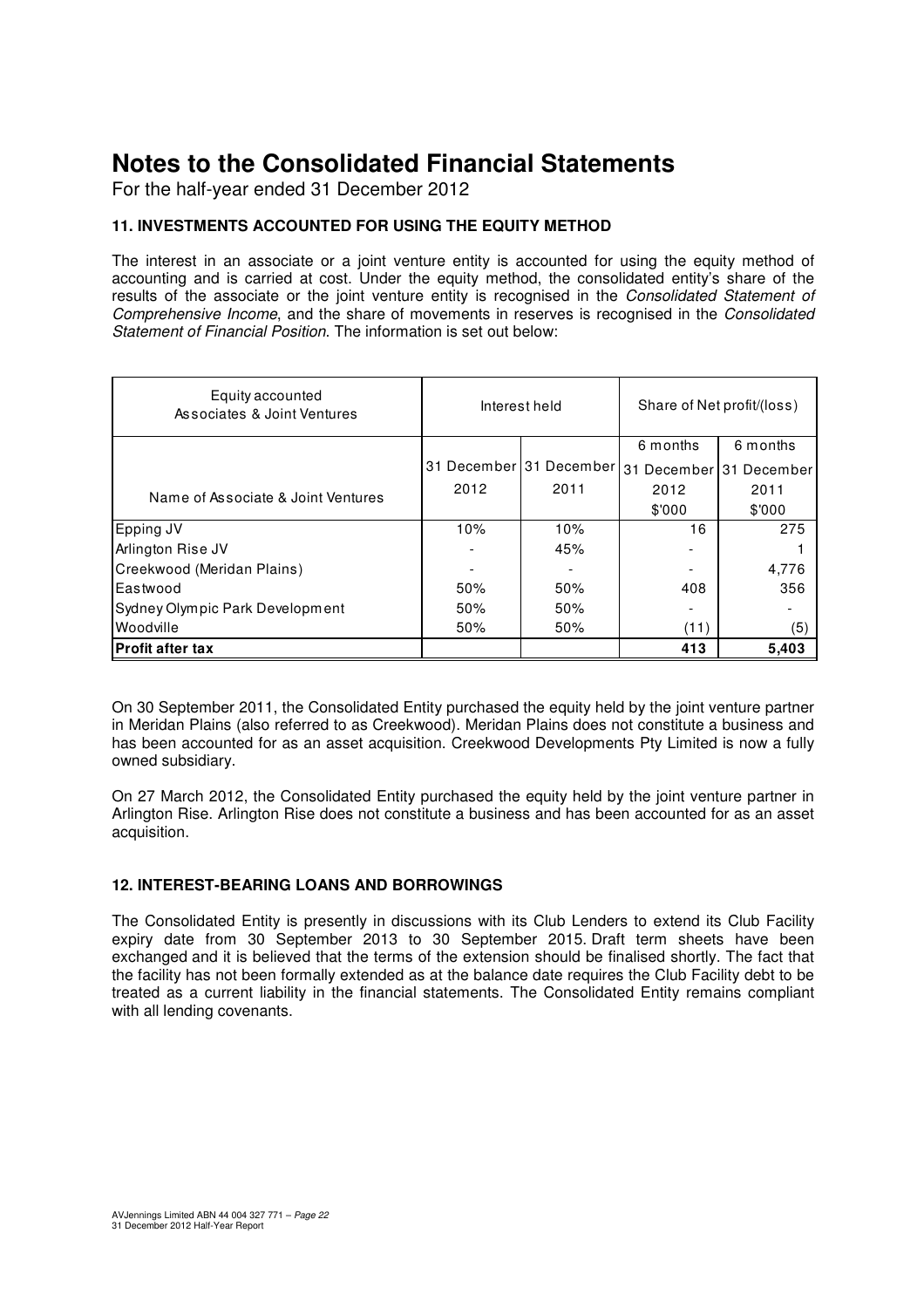For the half-year ended 31 December 2012

#### **13. CONTINGENCIES**

#### **Secured**

#### **Performance guarantees**

Contingent liabilities in respect of certain performance guarantees, granted by the Consolidated Entity's bankers in the normal course of business to unrelated parties, at 31 December 2012, amounted to \$11,320,000 (30 June 2012: \$13,263,000). No liability is expected to arise.

#### **Financial guarantees**

Financial guarantees granted by the Consolidated Entity's bankers to unrelated parties in the normal course of business at 31 December 2012, amounted to \$12,096,000 (30 June 2012: \$15,846,000). No liability is expected to arise.

#### **Unsecured**

#### **Contract performance bond facility**

The Parent Entity has entered into a Deed of Indemnity with various controlled entities to indemnify the obligation of those entities in relation to the Contract performance bond facility. Contingent liabilities in respect of certain performance bonds, granted by the Consolidated Entity's financiers, in the normal course of business as at 31 December 2012, amounted to \$3,451,000 (30 June 2012: \$4,424,000). No liability is expected to arise.

#### **14. SIGNIFICANT EVENTS AFTER THE BALANCE SHEET DATE**

No matter or circumstance has arisen since 31 December 2012 that has significantly affected, or may significantly affect:

a) the Consolidated Entity's operations in the future financial years; or

- b) the results of those operations in future financial years; or
- c) the Consolidated Entity's state of affairs in future financial years.

#### **15. DEFICIENCY IN NET CURRENT ASSETS**

At the Balance Sheet date, a deficiency of \$77,524,000 exists in the net current assets of the Consolidated Entity. The accounts have been prepared on a going concern basis, notwithstanding the deficiency of net current assets, as the extension of the Club facility to 30 September 2015 is expected to be finalised shortly as outlined in note 12. The Directors are of the opinion that there are reasonable grounds to believe that the Consolidated Entity will be able to pay its debts as and when they fall due.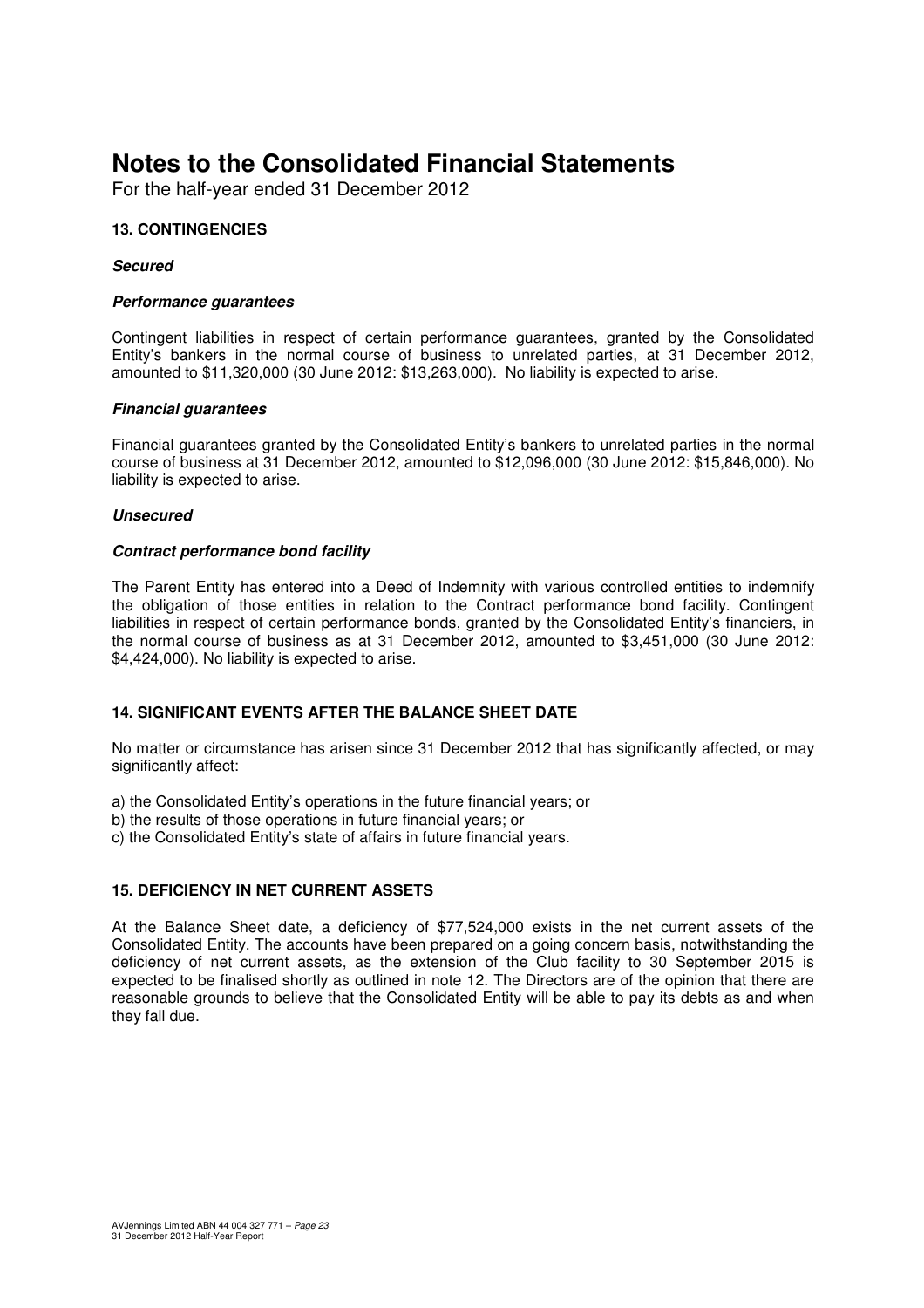

## Directors' Declaration

For the half-year ended 31 December 2012

In accordance with a resolution of the Directors of AVJennings Limited, we state that:

In the opinion of the Directors:

- a) The Financial Statements and notes of the Consolidated Entity are in accordance with the Corporations Act 2001, including:
	- (i) giving a true and fair view of the financial position as at 31 December 2012 and of the performance for the half-year ended on that date; and
	- (ii) complying with Australian Accounting Standards and the Corporations Regulations 2001; and
- b) There are reasonable grounds to believe that the Consolidated Entity will be able to pay its debts as and when they become due and payable.

On behalf of the Board.

Peter Summers **Director** 

27 February 2013

AVJennings Limited ABN 44 004 327 771 – Page 24 31 December 2012 Half-Year Report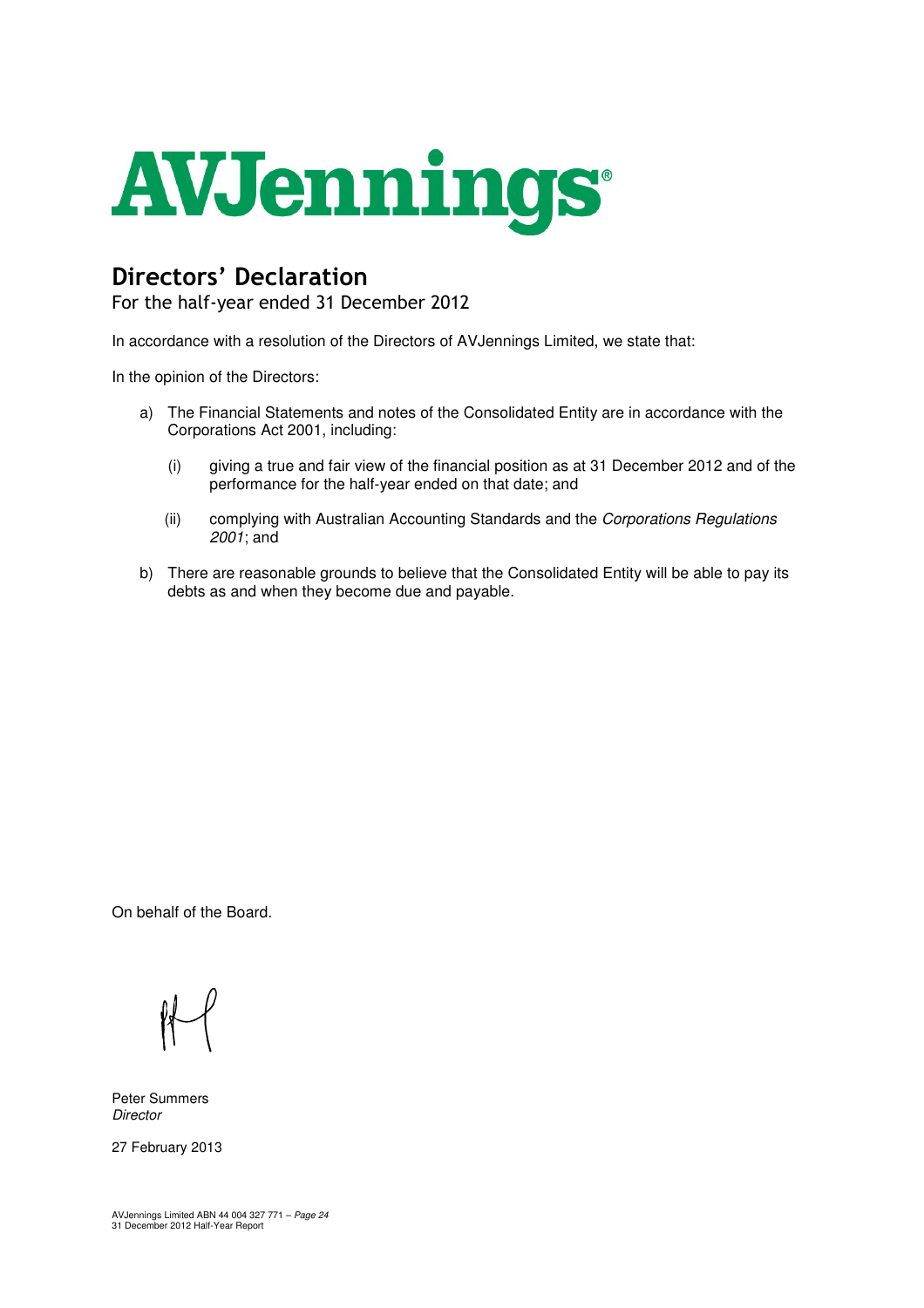

Ernst & Young Centre 680 George Street Sydney NSW 2000 Australia GPO Box 2646 Sydney NSW 2001

Tel: +61 2 9248 5555 Fax: +61 2 9248 5959 www.ey.com/au

To the members of AVJennings Limited

### **Report on the Half-Year Financial Report**

We have reviewed the accompanying half-year financial report of AVJennings Limited, which comprises the statement of financial position as at 31 December 2012, the statement of comprehensive income, statement of changes in equity and statement of cash flows for the half-year ended on that date, notes comprising a summary of significant accounting policies and other explanatory information, and the directors' declaration of the consolidated entity comprising the company and the entities it controlled at the period end or from time to time during the half-year.

#### Directors' Responsibility for the Half-Year Financial Report

The directors of the company are responsible for the preparation of the half-year financial report that gives a true and fair view in accordance with Australian Accounting Standards and the *Corporations Act 2001* and for such internal controls as the directors determine are necessary to enable the preparation of the half-year financial report that is free from material misstatement, whether due to fraud or error.

#### Auditor's Responsibility

Our responsibility is to express a conclusion on the half-year financial report based on our review. We conducted our review in accordance with Auditing Standard on Review Engagements ASRE 2410 *Review of Interim and Other Financial Reports Performed by the Independent Auditor of the Entity*, in order to state whether, on the basis of the procedures described, we have become aware of any matter that makes us believe that the financial report is not in accordance with the *Corporations Act 2001* including: giving a true and fair view of the consolidated entity's financial position as at 31 December 2012 and its performance for the half-year ended on that date; and complying with Accounting Standard AASB 134 *Interim Financial Reporting* and the *Corporations Regulations 2001* . As the auditor of AVJennings Limited and the entities it controlled during the half-year, ASRE 2410 requires that we comply with the ethical requirements relevant to the audit of the annual financial report.

A review of a half-year financial report consists of making enquiries, primarily of persons responsible for financial and accounting matters, and applying analytical and other review procedures. A review is substantially less in scope than an audit conducted in accordance with Australian Auditing Standards and consequently does not enable us to obtain assurance that we would become aware of all significant matters that might be identified in an audit. Accordingly, we do not express an audit opinion.

#### Independence

In conducting our review, we have complied with the independence requirements of the *Corporations Act 2001*. We have given to the directors of the company a written Auditor's Independence Declaration, a copy of which is included in the Directors' Report.